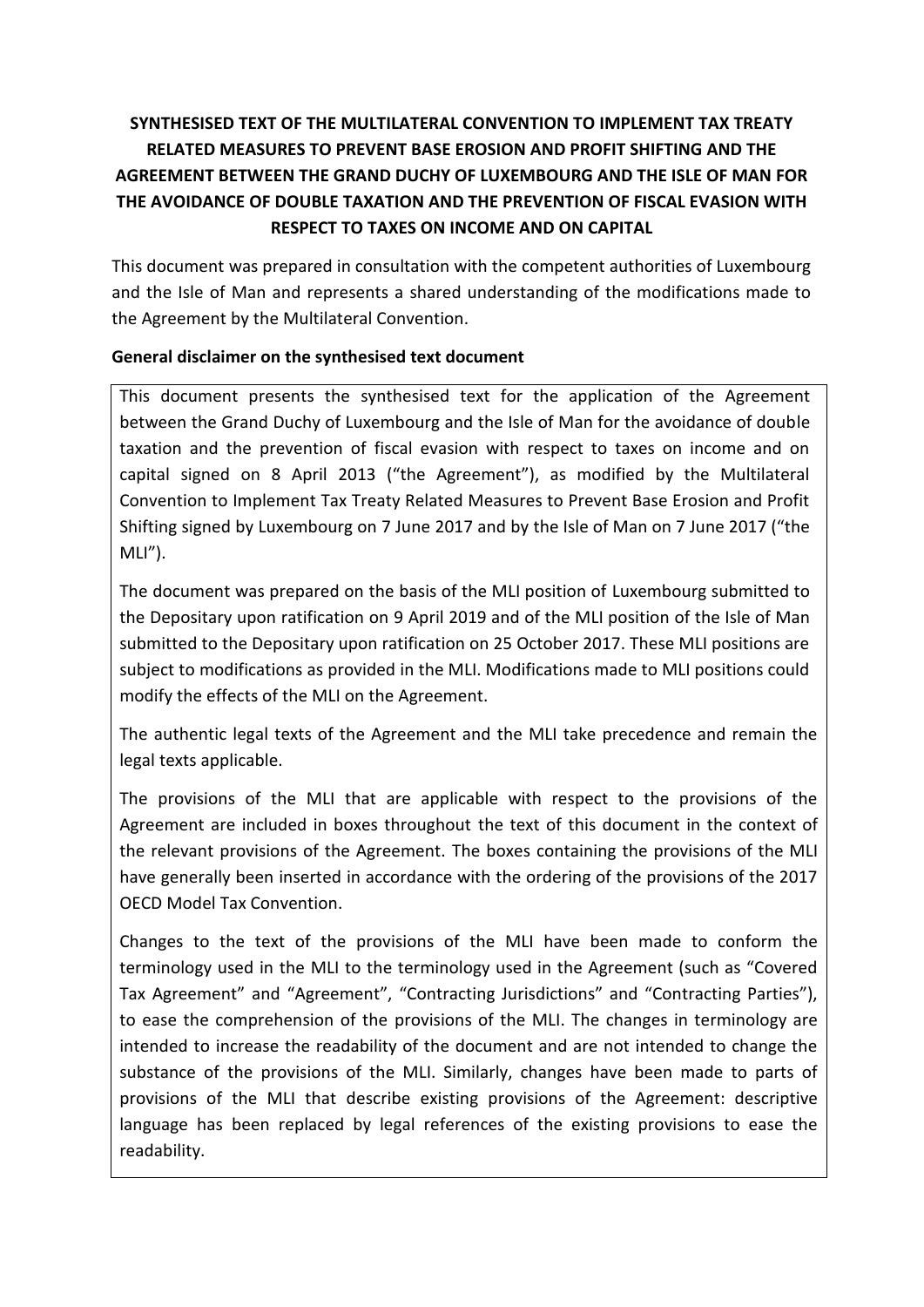In all cases, references made to the provisions of the Agreement or to the Agreement must be understood as referring to the Agreement as modified by the provisions of the MLI, provided such provisions of the MLI have taken effect.

## **References**

The authentic legal text of the Agreement can be found at the following link:

## [impotsdirects.public.lu](https://impotsdirects.public.lu/fr.html)

The text of the MLI and the MLI position of Luxembourg submitted to the Depositary upon ratification on 9 April 2019 and of the MLI position of the Isle of Man submitted to the Depositary upon ratification on 25 October 2017 can be found on the MLI Depositary [\(OECD\) webpage.](https://www.oecd.org/tax/treaties/multilateral-convention-to-implement-tax-treaty-related-measures-to-prevent-beps.htm)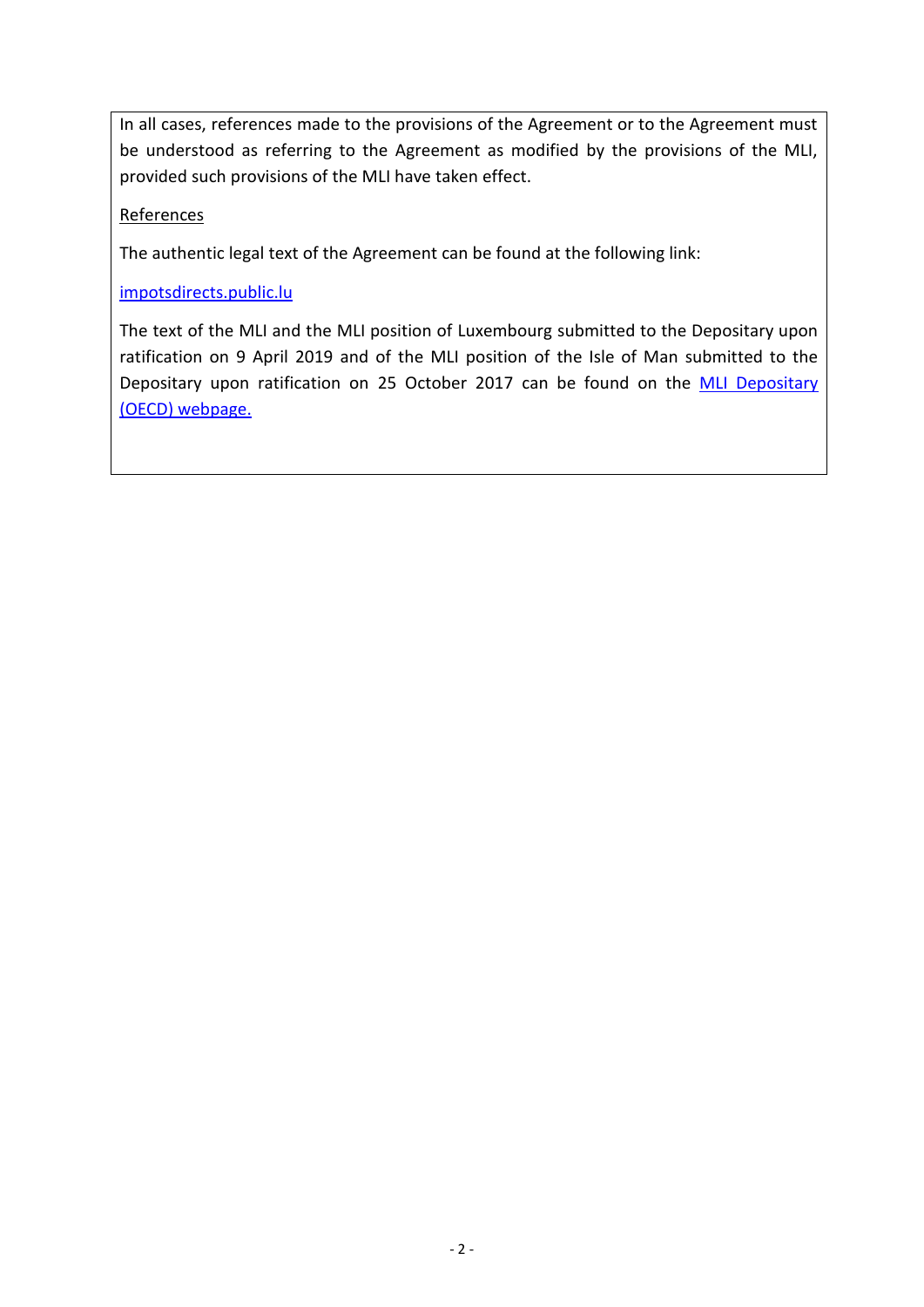# **Disclaimer on the entry into effect of the provisions of the MLI**

#### Entry into Effect of the MLI Provisions

The provisions of the MLI applicable to this Agreement do not take effect on the same dates as the original provisions of the Agreement. Each of the provisions of the MLI could take effect on different dates, depending on the types of taxes involved (taxes withheld at source or other taxes levied) and on the choices made by Luxembourg and the Isle of Man in their MLI positions.

Dates of the deposit of instruments of ratification, acceptance or approval: 9 April 2019 for Luxembourg and 25 October 2017 for the Isle of Man.

Entry into force of the MLI: 1 August 2019 for Luxembourg and 1 July 2018 for the Isle of Man.

Unless it is stated otherwise elsewhere in this document, the provisions of the MLI have effect with respect to the Agreement:

In Luxembourg:

- with respect of taxes withheld at source on amounts paid or credited to nonresidents, where the event giving rise to such taxes occurs on or after 1 January 2020;
- with respect to all other taxes, for taxes levied with respect to taxable periods beginning on or after 1 February 2020.

In the Isle of Man:

- with respect of taxes withheld at source on amounts paid or credited to nonresidents, where the event giving rise to such taxes occurs on or after 1 January 2020;
- with respect to all other taxes, for taxes levied with respect to taxable periods beginning on or after 1 February 2020.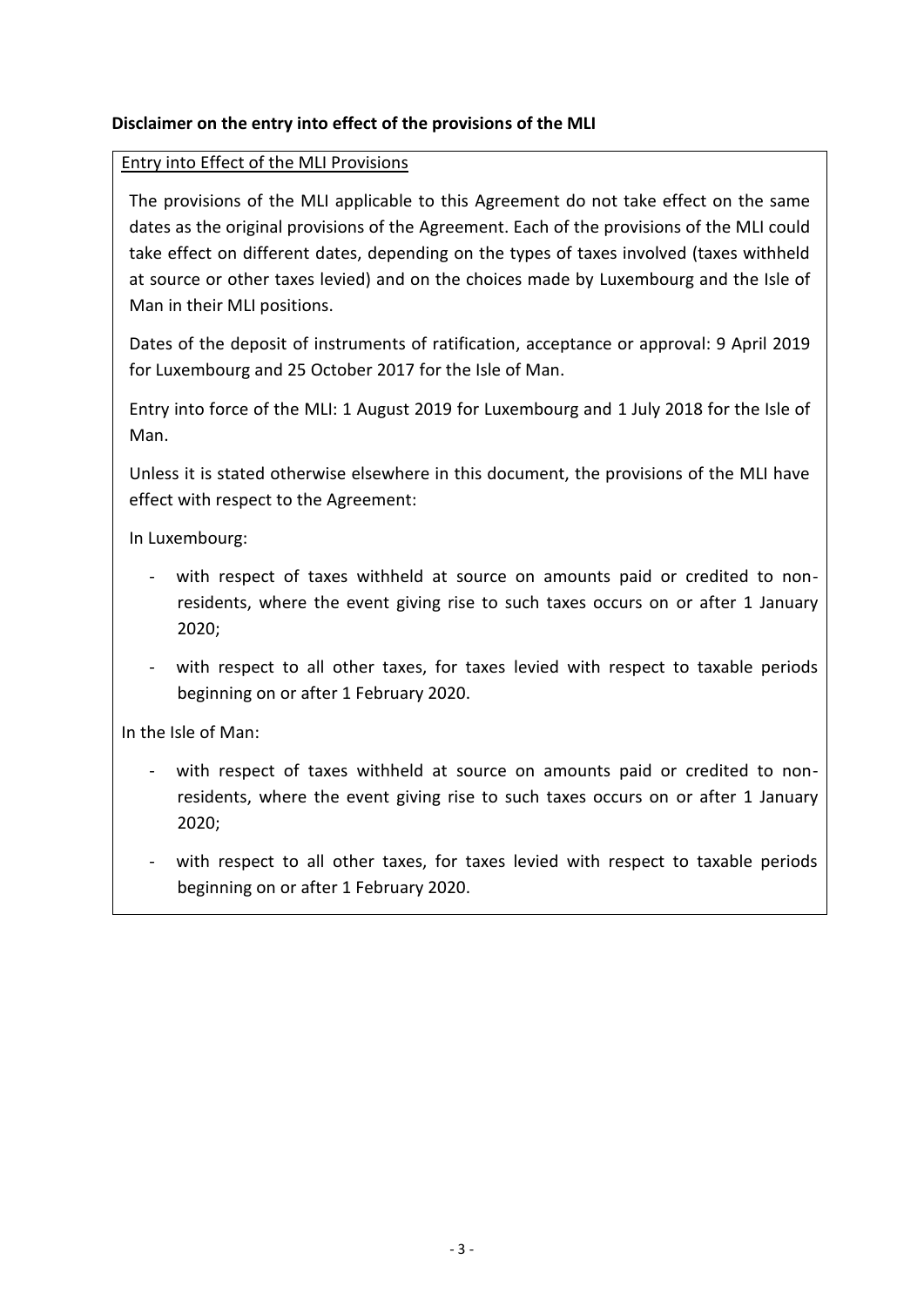#### **AGREEMENT**

# **BETWEEN THE GRAND DUCHY OF LUXEMBOURG AND THE ISLE OF MAN FOR THE AVOIDANCE OF DOUBLE TAXATION AND THE PREVENTION OF FISCAL EVASION WITH RESPECT TO TAXES ON INCOME AND ON CAPITAL**

The Government of the Grand Duchy of Luxembourg and the Government of the Isle of Man

**[Replaced by paragraph 1 of Article 6 of the MLI]** [desiring to conclude an Agreement for the avoidance of double taxation and the prevention of fiscal evasion with respect to taxes on income and on capital,]

*The following paragraph 1 of Article 6 of the MLI replaces the text referring to an intent to eliminate double taxation in the preamble of this Agreement:*

*ARTICLE 6 OF THE MLI – PURPOSE OF A COVERED TAX AGREEMENT*

Intending to eliminate double taxation with respect to the taxes covered by [*this Agreement*] without creating opportunities for non-taxation or reduced taxation through tax evasion or avoidance (including through treaty-shopping arrangements aimed at obtaining reliefs provided in [*the Agreement*] for the indirect benefit of residents of third jurisdictions),

have agreed as follows:

## **Article 1**

## **PERSONS COVERED**

This Agreement shall apply to persons who are residents of one or both of the Contracting Parties.

## **Article 2**

## **TAXES COVERED**

- 1. This Agreement shall apply to taxes on income and on capital imposed on behalf of a Contracting Party or of its local authorities, irrespective of the manner in which they are levied.
- 2. There shall be regarded as taxes on income and on capital all taxes imposed on total income, on total capital, or on elements of income or of capital, including taxes on gains from the alienation of movable or immovable property, taxes on the total amounts of wages or salaries paid by enterprises, as well as taxes on capital appreciation.
- 3. The existing taxes to which the Agreement shall apply are in particular:
	- a) in the Grand Duchy of Luxembourg: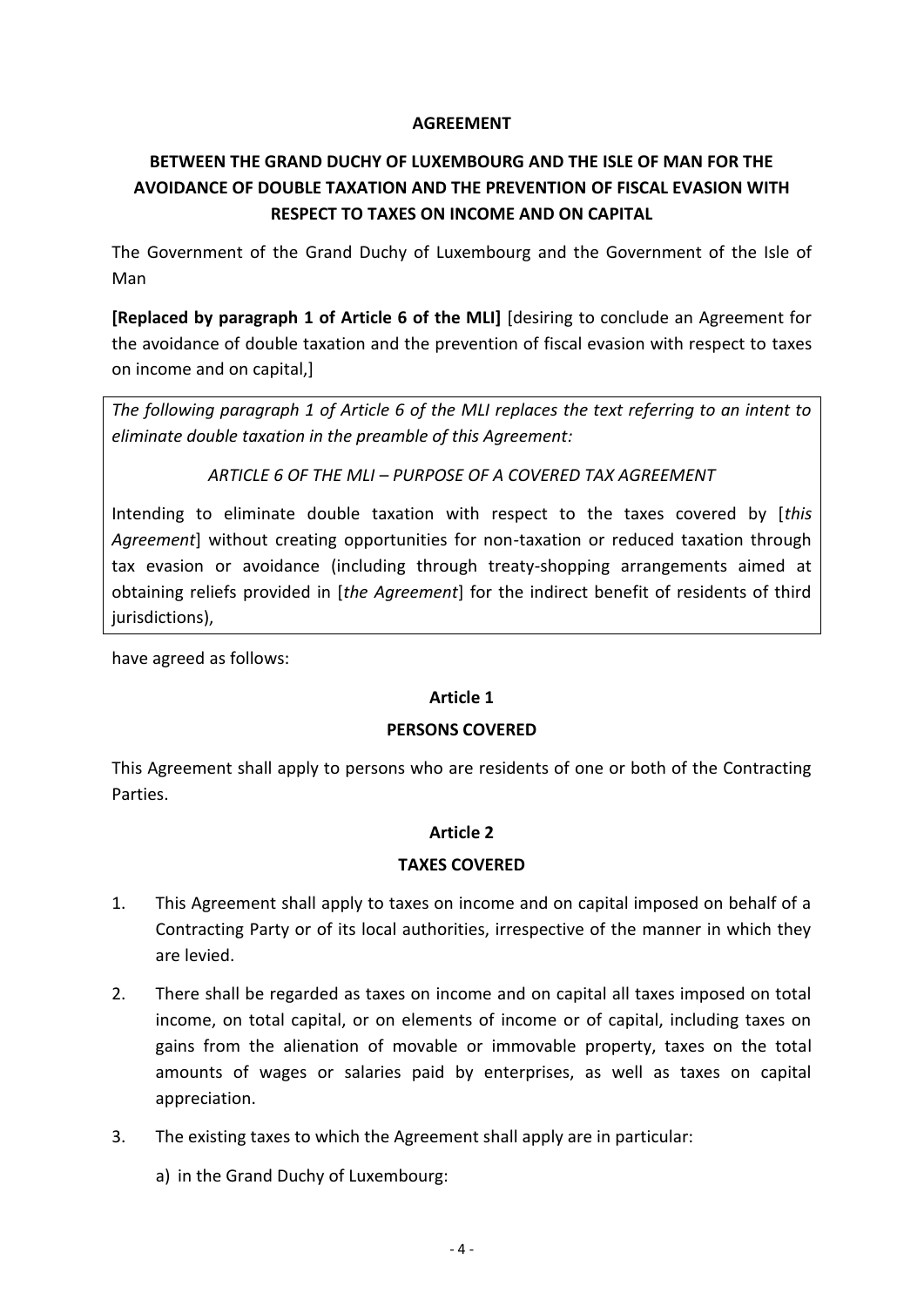- (i) the income tax on individuals (l'impôt sur le revenu des personnes physiques);
- (ii) the corporation tax (l'impôt sur le revenu des collectivités);
- (iii) the capital tax (l'impôt sur la fortune); and
- (iv) the communal trade tax (l'impôt commercial communal);

(hereinafter referred to as "Luxembourg tax");

b) in the Isle of Man:

the Income Tax;

(hereinafter referred to as "Manx tax").

4. The Agreement shall apply also to any identical or substantially similar taxes that are imposed after the date of signature of the Agreement in addition to, or in place of, the existing taxes. The competent authorities of the Contracting Parties shall notify each other of any significant changes that have been made in their taxation laws.

#### **Article 3**

#### **GENERAL DEFINITIONS**

- 1. For the purposes of this Agreement, unless the context otherwise requires:
	- a) the term "Luxembourg" means the Grand Duchy of Luxembourg and, when used in a geographical sense, means the territory of the Grand Duchy of Luxembourg;
	- b) the term "Isle of Man" means the island of the Isle of Man, including its territorial sea, in accordance with international law;
	- c) the terms "a Contracting Party" and "the other Contracting Party" mean Luxembourg or the Isle of Man as the context requires; the term "Contracting Parties" means Luxembourg and the Isle of Man;
	- d) the term "person" includes an individual, a company and any other body of persons;
	- e) the term "company" means any body corporate or any entity that is treated as a body corporate for tax purposes;
	- f) the term "enterprise" applies to the carrying on of any business;
	- g) the terms "enterprise of a Contracting Party" and "enterprise of the other Contracting Party" mean respectively an enterprise carried on by a resident of a Contracting Party and an enterprise carried on by a resident of the other Contracting Party;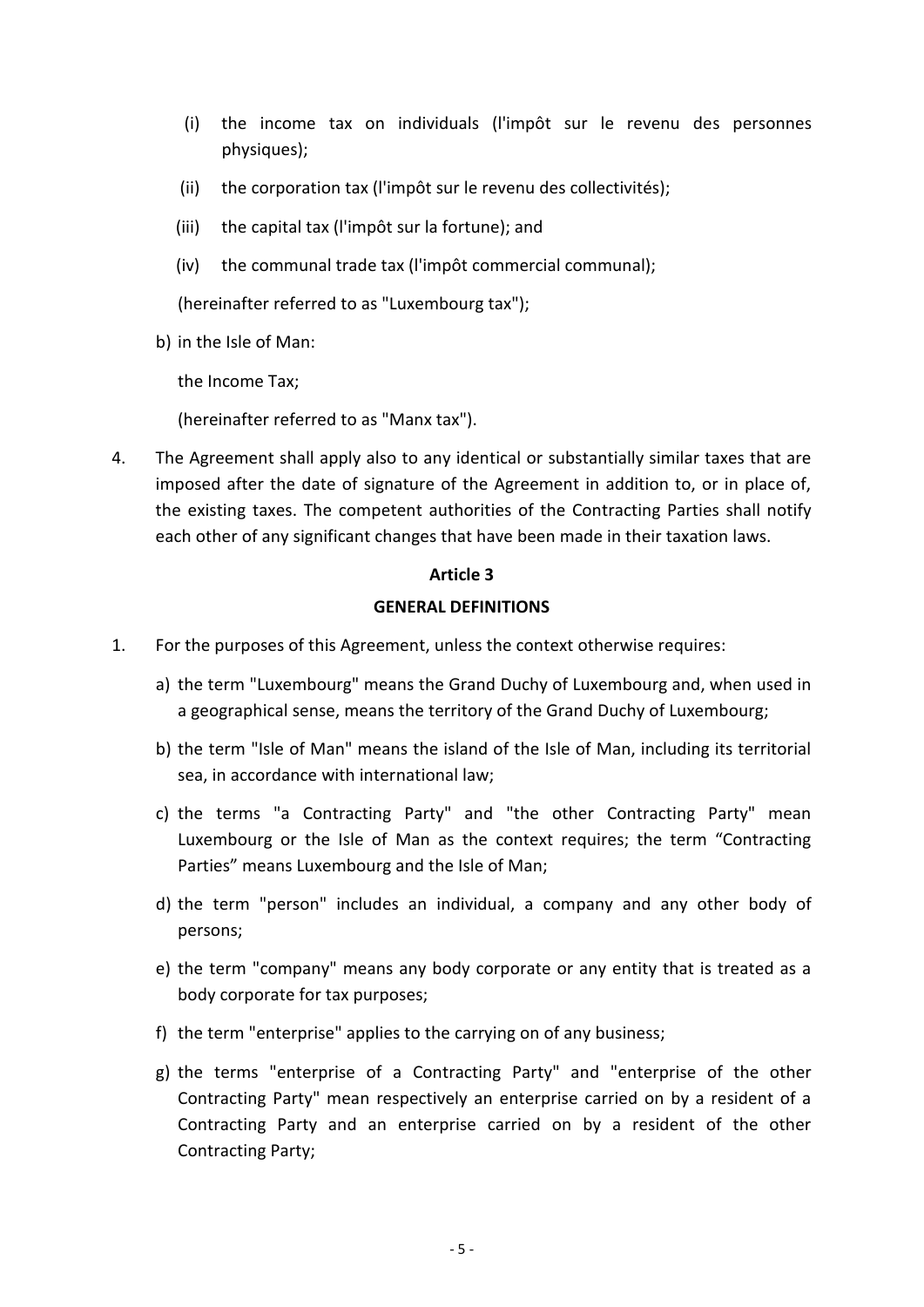- h) the term "international traffic" means any transport by a ship or aircraft operated by an enterprise that has its place of effective management in a Contracting Party, except when the ship or aircraft is operated solely between places in the other Contracting Party;
- i) the term "competent authority" means:
	- (i) in Luxembourg, the Minister of Finance or his authorised representative; and
	- (ii) in the Isle of Man, the Assessor of Income Tax or his delegate;
- j) the term "national", in relation to a Contracting Party, means:
	- (i) any individual possessing the nationality or citizenship of that Contracting Party; and
	- (ii) any legal person, partnership or association deriving its status as such from the laws in force in that Contracting Party;
- k) the term "business" includes the performance of professional services and of other activities of an independent character.
- 2. As regards the application of the Agreement at any time by a Contracting Party, any term not defined therein shall, unless the context otherwise requires, have the meaning that it has at that time under the law of that Party for the purposes of the taxes to which the Agreement applies, any meaning under the applicable tax laws of that Party prevailing over a meaning given to the term under other laws of that Party.

## **RESIDENT**

- 1. For the purposes of this Agreement, the term "resident of a Contracting Party" means any person who, under the laws of that Party, is liable to tax therein by reason of his domicile, residence, place of management or any other criterion of a similar nature, and also includes that Party and any local authority thereof and any pension fund or pension scheme recognised by that Party. This term, however, does not include any person who is liable to tax in that Party in respect only of income from sources in that Party or capital situated therein.
- 2. Where by reason of the provisions of paragraph 1 an individual is a resident of both Contracting Parties, then his status shall be determined as follows:
	- a) he shall be deemed to be a resident only of the Party in which he has a permanent home available to him; if he has a permanent home available to him in both Parties, he shall be deemed to be a resident only of the Party with which his personal and economic relations are closer (centre of vital interests);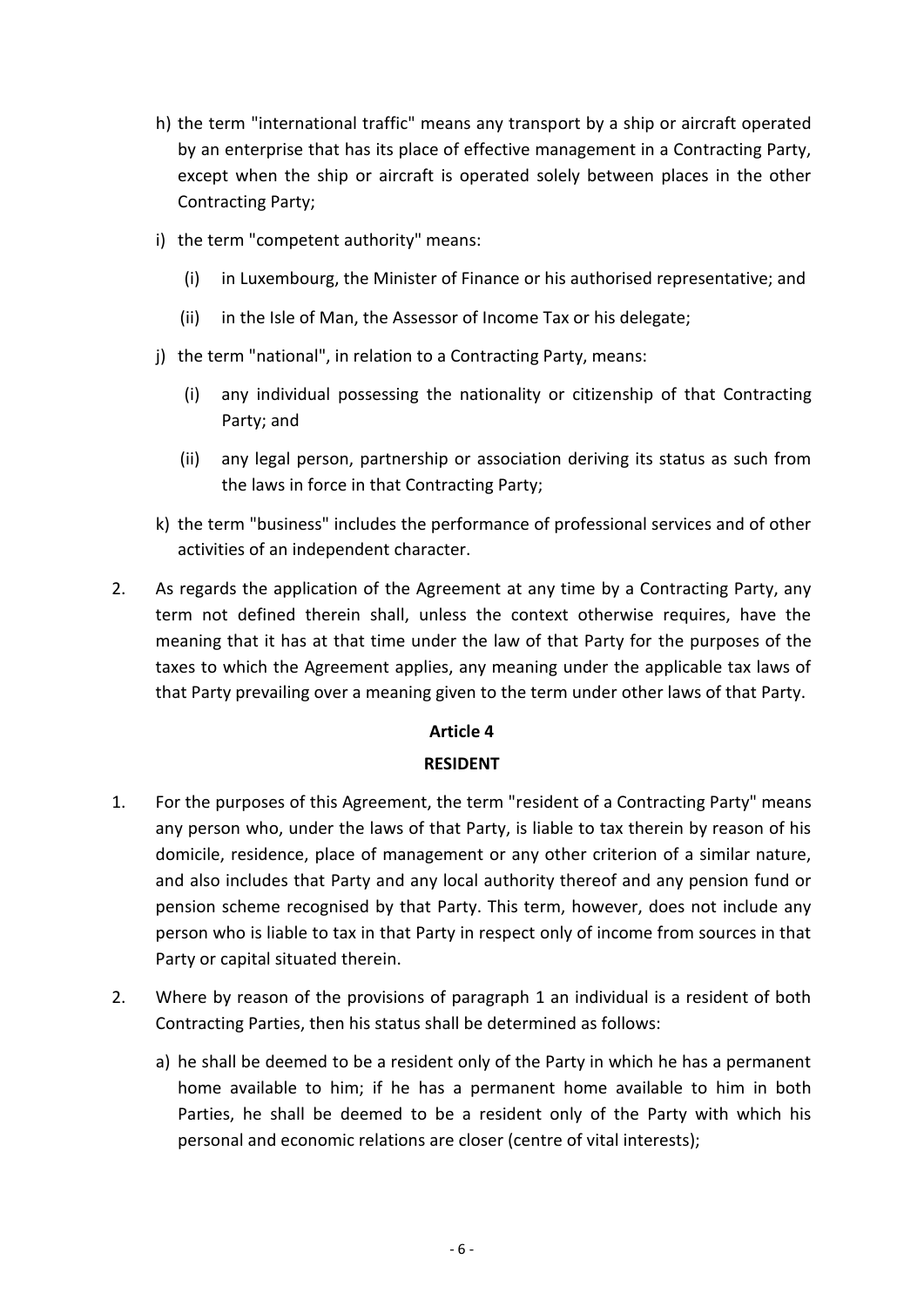- b) if the Party in which he has his centre of vital interests cannot be determined, or if he has not a permanent home available to him in either Party, he shall be deemed to be a resident only of the Party in which he has an habitual abode;
- c) if he has an habitual abode in both Parties or in neither of them, he shall be deemed to be a resident only of the Party of which he is a national;
- d) if he is a national of both Parties or of neither of them, the competent authorities of the Contracting Parties shall settle the question by mutual agreement.
- 3. Where by reason of the provisions of paragraph 1 a person other than an individual is a resident of both Contracting Parties, then it shall be deemed to be a resident only of the Party in which its place of effective management is situated.

#### **PERMANENT ESTABLISHMENT**

- 1. For the purposes of this Agreement, the term "permanent establishment" means a fixed place of business through which the business of an enterprise is wholly or partly carried on.
- 2. The term "permanent establishment" includes especially:
	- a) a place of management;
	- b) branch;
	- c) an office;
	- d) a factory;
	- e) a workshop, and
	- f) a mine, an oil or gas well, a quarry or any other place of extraction of natural resources.
- 3. A building site or construction or installation constitutes a permanent establishment only if it lasts more than 12 months.
- 4. Notwithstanding the preceding provisions of this Article, the term "permanent establishment" shall be deemed not to include:
	- a) the use of facilities solely for the purpose of storage, display or delivery of goods or merchandise belonging to the enterprise;
	- b) the maintenance of a stock of goods or merchandise belonging to the enterprise solely for the purpose of storage, display or delivery;
	- c) the maintenance of a stock of goods or merchandise belonging to the enterprise solely for the purpose of processing by another enterprise;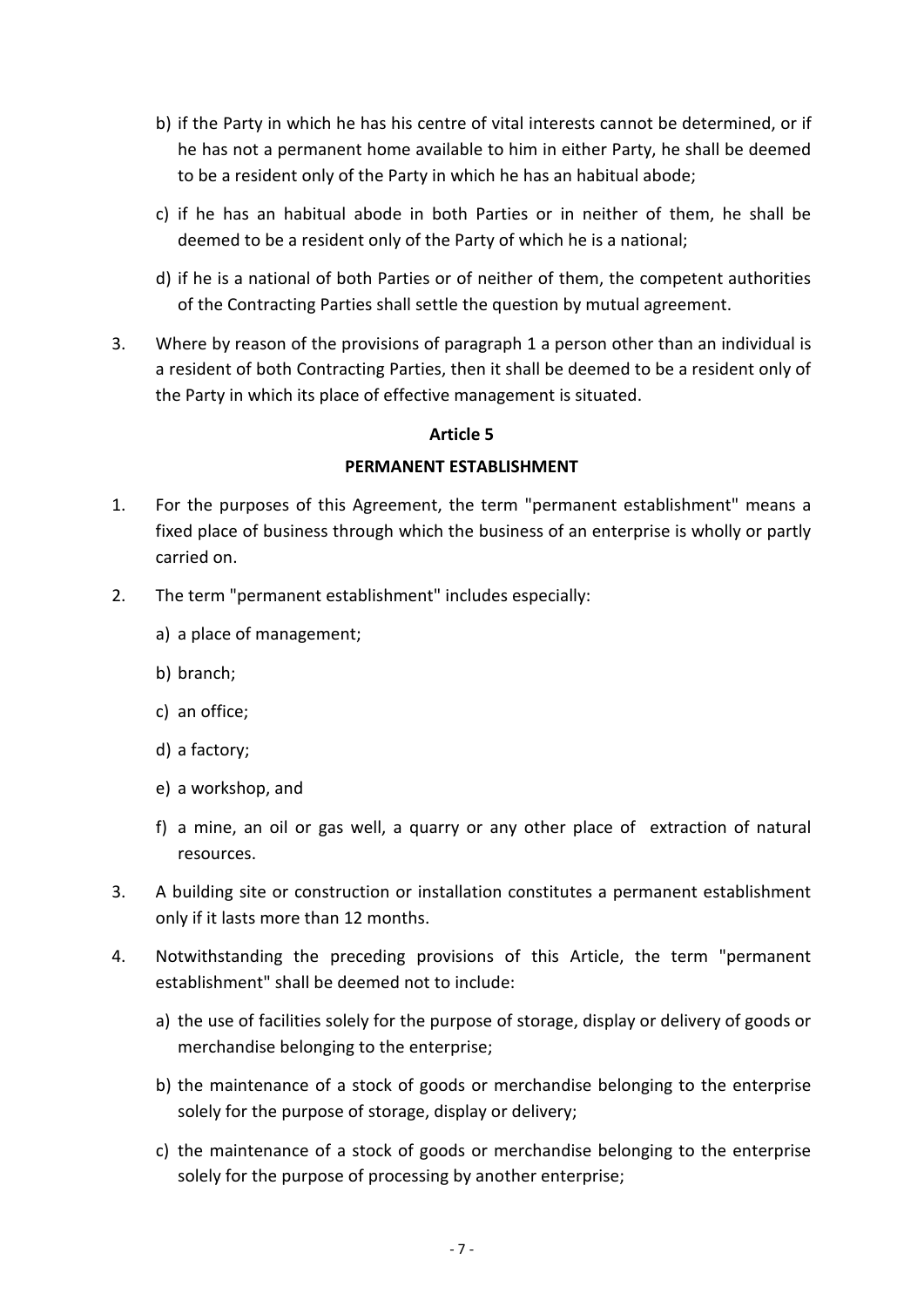- d) the maintenance of a fixed place of business solely for the purpose of purchasing goods or merchandise or of collecting information, for the enterprise;
- e) the maintenance of a fixed place of business solely for the purpose of carrying on, for the enterprise, any other activity of a preparatory or auxiliary character;
- f) the maintenance of a fixed place of business solely for any combination of activities mentioned in sub-paragraphs a) to e), provided that the overall activity of the fixed place of business resulting from this combination is of a preparatory or auxiliary character.
- 5. Notwithstanding the provisions of paragraphs 1 and 2, where a person other than an agent of an independent status to whom paragraph 6 applies - is acting on behalf of an enterprise and has, and habitually exercises, in a Contracting Party an authority to conclude contracts in the name of the enterprise, that enterprise shall be deemed to have a permanent establishment in that Party in respect of any activities which that person undertakes for the enterprise, unless the activities of such person are limited to those mentioned in paragraph 4 which, if exercised through a fixed place of business, would not make this fixed place of business a permanent establishment under the provisions of that paragraph.
- 6. An enterprise shall not be deemed to have a permanent establishment in a Contracting Party merely because it carries on business in that Party through a broker, general commission agent or any other agent of an independent status, provided that such persons are acting in the ordinary course of their business.
- 7. The fact that a company which is a resident of a Contracting Party controls or is controlled by a company which is a resident of the other Contracting Party, or which carries on business in that other Party (whether through a permanent establishment or otherwise), shall not of itself constitute either company a permanent establishment of the other.

## **INCOME FROM IMMOVABLE PROPERTY**

- 1. Income derived by a resident of a Contracting Party from immovable property (including income from agriculture or forestry) situated in the other Contracting Party may be taxed in that other Party.
- 2. The term "immovable property" shall have the meaning which it has under the law of the Contracting Party in which the property in question is situated. The term shall in any case include property accessory to immovable property, livestock and equipment used in agriculture and forestry, rights to which the provisions of general law respecting landed property apply, usufruct of immovable property and rights to variable or fixed payments as consideration for the working of, or the right to work,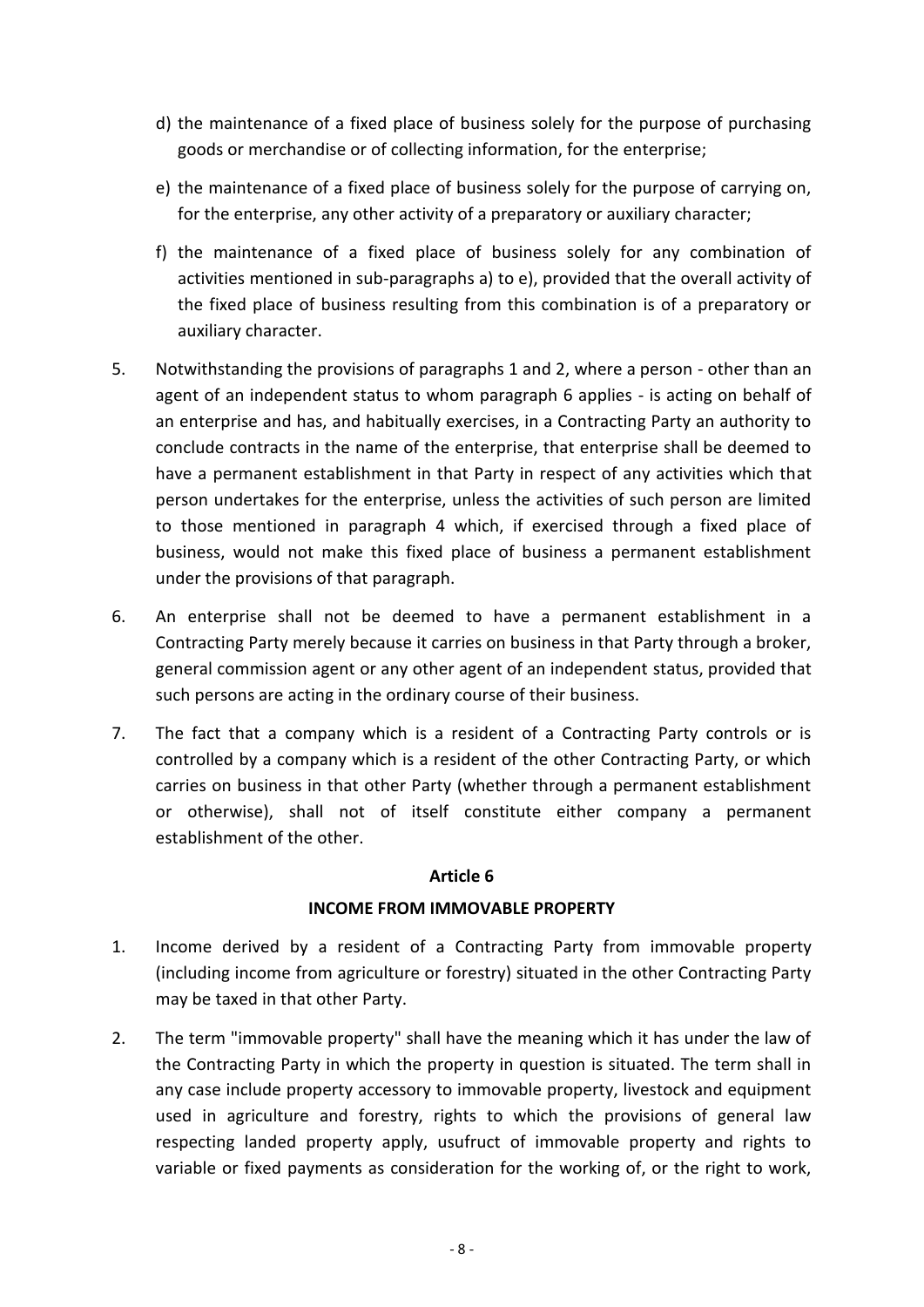mineral deposits, sources and other natural resources; ships, boats and aircraft shall not be regarded as immovable property.

- 3. The provisions of paragraph 1 shall apply to income derived from the direct use, letting, or use in any other form of immovable property.
- 4. The provisions of paragraphs 1 and 3 shall also apply to the income from immovable property of an enterprise.

## **Article 7**

## **BUSINESS PROFITS**

- 1. Profits of an enterprise of a Contracting Party shall be taxable only in that Party unless the enterprise carries on business in the other Contracting Party through a permanent establishment situated therein. If the enterprise carries on business as aforesaid, the profits that are attributable to the permanent establishment in accordance with the provisions of paragraph 2 may be taxed in that other Party.
- 2. For the purposes of this Article and Article 22, the profits that are attributable in each Contracting Party to the permanent establishment referred to in paragraph 1 are the profits it might be expected to make, in particular in its dealings with other parts of the enterprise, if it were a separate and independent enterprise engaged in the same or similar activities under the same or similar conditions, taking into account the functions performed, assets used and risks assumed by the enterprise through the permanent establishment and through the other parts of the enterprise.
- 3. Where, in accordance with paragraph 2, a Contracting Party adjusts the profits that are attributable to a permanent establishment of an enterprise of one of the Contracting Parties and taxes accordingly profits of the enterprise that have been charged to tax in the other Party, the other Party shall, to the extent necessary to eliminate double taxation on these profits, make an appropriate adjustment to the amount of the tax charged on those profits. In determining such adjustment, the competent authorities of the Contracting Parties shall if necessary consult each other.
- 4. Where profits include items of income which are dealt with separately in other Articles of this Agreement, then the provisions of those Articles shall not be affected by the provisions of this Article.

#### **Article 8**

## **SHIPPING AND AIR TRANSPORT**

1. Profits from the operation of ships or aircraft in international traffic shall be taxable only in the Contracting Party in which the place of effective management of the enterprise is situated.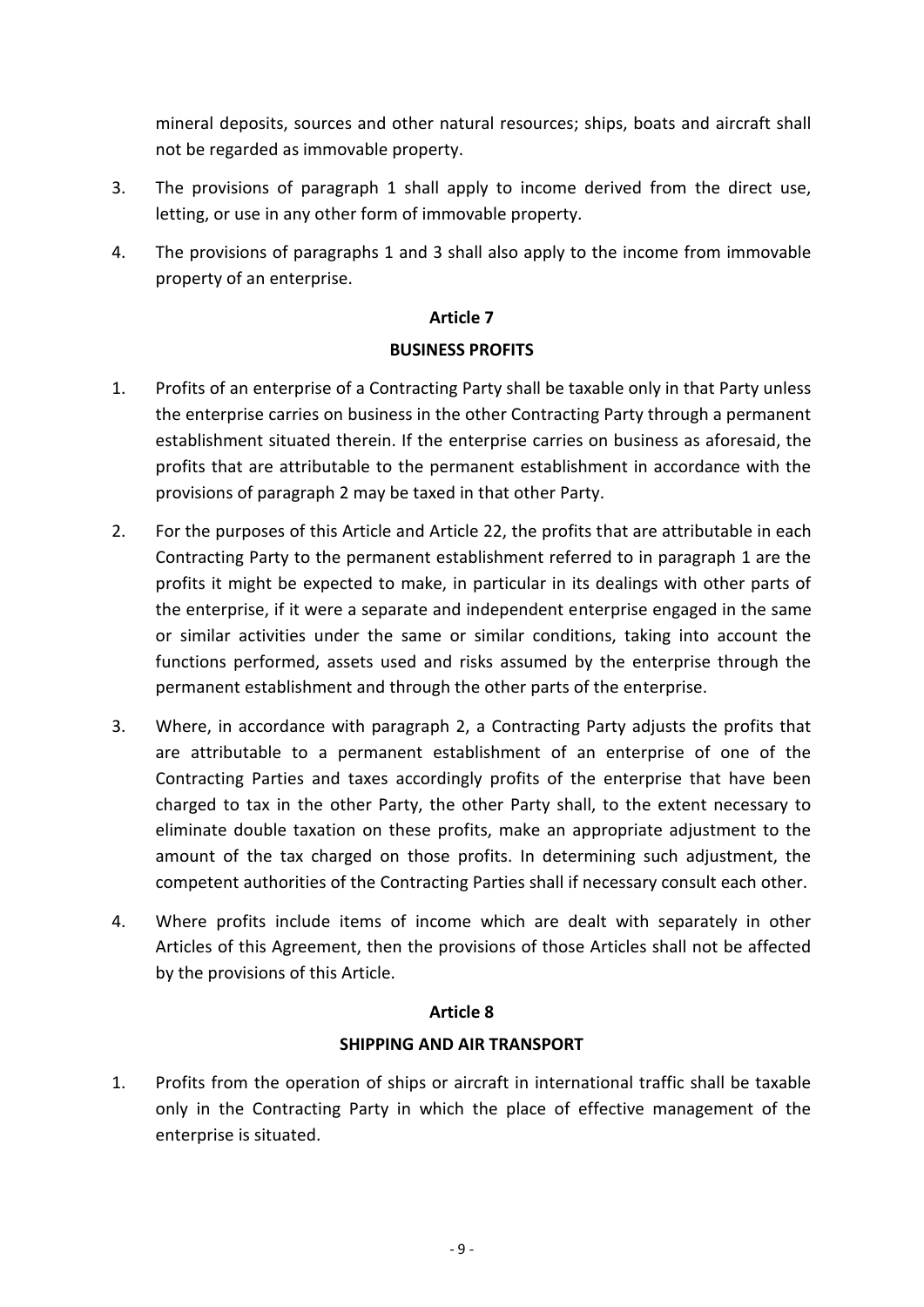- 2. If the place of effective management of a shipping enterprise is aboard a ship then it shall be deemed to be situated in the Contracting Party in which the home harbour of the ship is situated, or, if there is no such home harbour, in the Contracting Party of which the operator of the ship is a resident.
- 3. For the purposes of this Article, profits derived from the operation in international traffic of ships and aircraft include profits:
	- a) derived from the rental on a bareboat basis of ships and aircraft if operated in international traffic; and
	- b) derived from the use, maintenance or rental of containers (including trailers and related equipment for the transport of containers) used for the transport of goods or merchandise,

where such rental profits or profits from such use, maintenance or rental, as the case may be, are incidental to the profits described in paragraph 1.

4. The provisions of paragraph 1 shall also apply to profits from the participation in a pool, a joint business or an international operating agency.

## **Article 9**

# **ASSOCIATED ENTERPRISES**

## 1. Where

- a) an enterprise of a Contracting Party participates directly or indirectly in the management, control or capital of an enterprise of the other Contracting Party, or
- b) the same persons participate directly or indirectly in the management, control or capital of an enterprise of a Contracting Party and an enterprise of the other Contracting Party,

and in either case conditions are made or imposed between the two enterprises in their commercial or financial relations which differ from those which would be made between independent enterprises, then any profits which would, but for those conditions, have accrued to one of the enterprises, but, by reason of those conditions, have not so accrued, may be included in the profits of that enterprise and taxed accordingly.

2. Where a Contracting Party includes in the profits of an enterprise of that Party - and taxes accordingly - profits on which an enterprise of the other Contracting Party has been charged to tax in that other Party and the profits so included are profits which would have accrued to the enterprise of the first-mentioned Party if the conditions made between the two enterprises had been those which would have been made between independent enterprises, then that other Party shall make an appropriate adjustment to the amount of the tax charged therein on those profits. In determining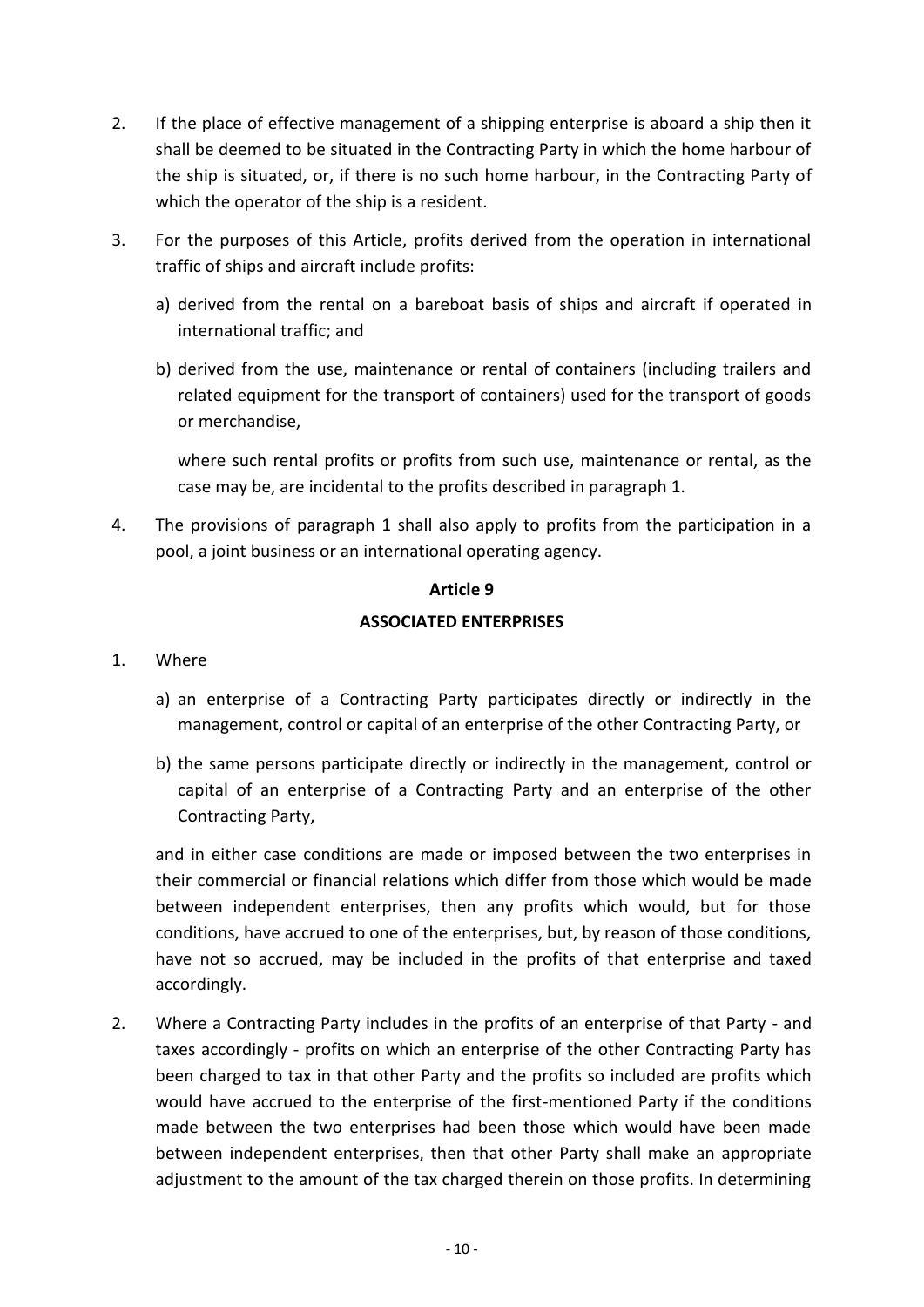such adjustment, due regard shall be had to the other provisions of this Agreement and the competent authorities of the Contracting Parties shall if necessary consult each other.

#### **Article 10**

#### **DIVIDENDS**

- 1. Dividends paid by a company which is a resident of a Contracting Party to a resident of the other Contracting Party may be taxed in that other Party.
- 2. However, such dividends may also be taxed in the Contracting Party of which the company paying the dividends is a resident and according to the laws of that Party, but if the beneficial owner of the dividends is a resident of the other Contracting Party, the tax so charged shall not exceed:
	- a) 5 per cent of the gross amount of the dividends if the beneficial owner is a company (other than a partnership) which holds directly at least 10 per cent of the capital of the company paying the dividends;
	- b) 15 per cent of the gross amount of the dividends in all other cases.

This paragraph shall not affect the taxation of the company in respect of the profits out of which the dividends are paid.

- 3. The term "dividends" as used in this Article means income from shares, "jouissance" shares or "jouissance" rights, mining shares, founders' shares or other rights, not being debt-claims, participating in profits, as well as income from other corporate rights which is subjected to the same taxation treatment as income from shares by the laws of the Party of which the company making the distribution is a resident, and in the case of Luxembourg the investor's share of the profit in a commercial, industrial, mining or craft undertaking, paid proportionally to the profits and by virtue of his capital outlay, as well as interest and payments on bonds, where, over and above the fixed rate of interest, a right of assignment is granted for supplementary interest varying according to the unretained earnings.
- 4. The provisions of paragraphs 1 and 2 shall not apply if the beneficial owner of the dividends, being a resident of a Contracting Party, carries on business in the other Contracting Party of which the company paying the dividends is a resident, through a permanent establishment situated therein, and the holding in respect of which the dividends are paid is effectively connected with such permanent establishment. In such case the provisions of Article 7 shall apply.
- **5.** Where a company which is a resident of a Contracting Party derives profits or income from the other Contracting Party, that other Party may not impose any tax on the dividends paid by the company, except insofar as such dividends are paid to a resident of that other Party or insofar as the holding in respect of which the dividends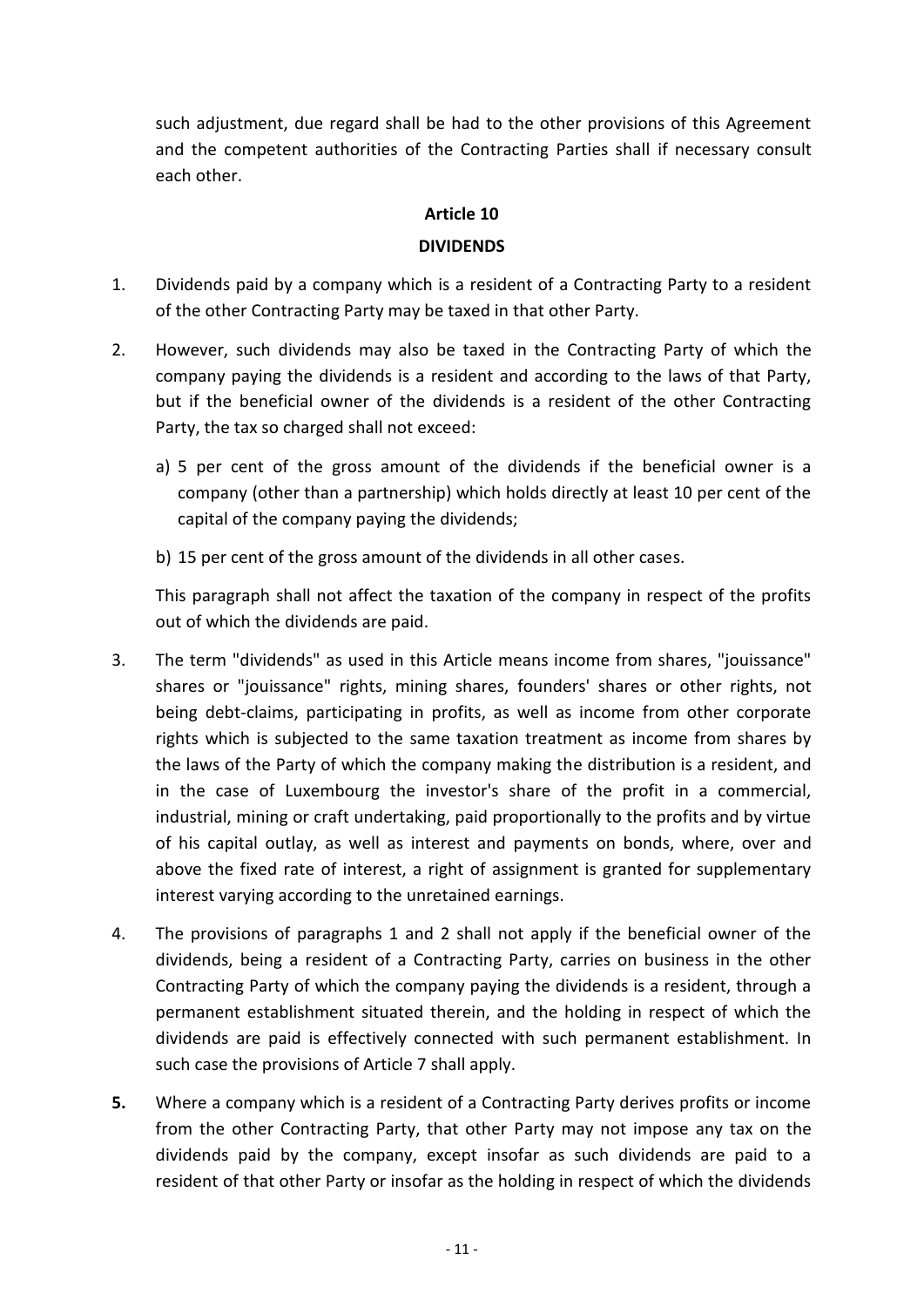are paid is effectively connected with a permanent establishment situated in that other Party, nor subject the company's undistributed profits to a tax on the company's undistributed profits, even if the dividends paid or the undistributed profits consist wholly or partly of profits or income arising in such other Party.

# **Article 11**

#### **INTEREST**

- 1. Interest arising in a Contracting Party and beneficially owned by a resident of the other Contracting Party shall be taxable only in that other Party.
- 2. The term "interest" as used in this Article means income from debt-claims of every kind, whether or not secured by mortgage and whether or not carrying a right to participate in the debtor's profits, and in particular, income from government securities and income from bonds or debentures, including premiums and prizes attaching to such securities, bonds or debentures. However, the term "interest" shall not include income referred to in Article 10. Penalty charges for late payment shall not be regarded as interest for the purpose of this Article.
- 3. The provisions of paragraph 1 shall not apply if the beneficial owner of the interest, being a resident of a Contracting Party, carries on business in the other Contracting Party in which the interest arises, through a permanent establishment situated therein, and the debt-claim in respect of which the interest is paid is effectively connected with such permanent establishment. In such case the provisions of Article 7 shall apply.
- 4. Interest shall be deemed to arise in a Contracting Party when the payer is a resident of that Party. Where, however, the person paying the interest, whether he is a resident of a Contracting Party or not, has in a Contracting Party a permanent establishment in connection with which the indebtedness on which the interest is paid was incurred, and such interest is borne by such permanent establishment, then such interest shall be deemed to arise in the Contracting Party in which the permanent establishment is situated.
- 5. Where, by reason of a special relationship between the payer and the beneficial owner or between both of them and some other person, the amount of the interest, having regard to the debt-claim for which it is paid, exceeds the amount which would have been agreed upon by the payer and the beneficial owner in the absence of such relationship, the provisions of this Article shall apply only to the last-mentioned amount. In such case, the excess part of the payments shall remain taxable according to the laws of each Contracting Party, due regard being had to the other provisions of this Agreement.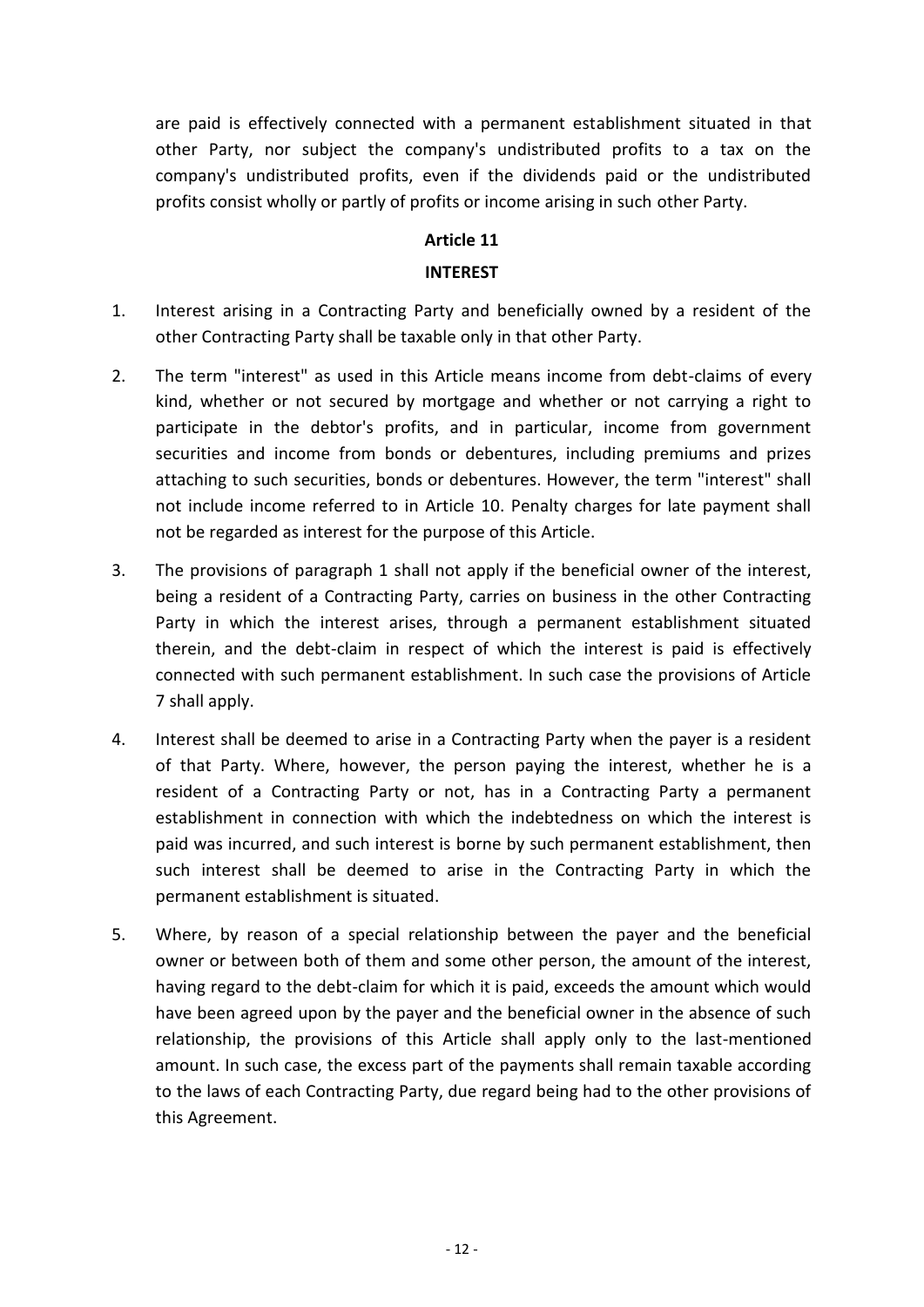#### **ROYALTIES**

- 1. Royalties arising in a Contracting Party and beneficially owned by a resident of the other Contracting Party shall be taxable only in that other Party.
- 2. The term "royalties" as used in this Article means payments of any kind received as a consideration for the use of, or the right to use, any copyright of literary, artistic or scientific work including cinematograph films, any patent, trade mark, design or model, plan, secret formula or process, or for information concerning industrial, commercial or scientific experience.
- 3. The provisions of paragraph 1 shall not apply if the beneficial owner of the royalties, being a resident of a Contracting Party, carries on business in the other Contracting Party in which the royalties arise, through a permanent establishment situated therein, and the right or property in respect of which the royalties are paid is effectively connected with such permanent establishment. In such case the provisions of Article 7 shall apply.
- 4. Royalties shall be deemed to arise in a Contracting Party when the payer is a resident of that Party. Where, however, the person paying the royalties, whether he is a resident of a Contracting Party or not, has in a Contracting Party a permanent establishment in connection with which the liability to pay the royalties was incurred, and such royalties are borne by such permanent establishment, then such royalties shall be deemed to arise in the Contracting Party in which the permanent establishment is situated.
- 5. Where, by reason of a special relationship between the payer and the beneficial owner or between both of them and some other person, the amount of the royalties, having regard to the use, right or information for which they are paid, exceeds the amount which would have been agreed upon by the payer and the beneficial owner in the absence of such relationship, the provisions of this Article shall apply only to the last-mentioned amount. In such case, the excess part of the payments shall remain taxable according to the laws of each Contracting Party, due regard being had to the other provisions of this Agreement.

## **Article 13**

## **CAPITAL GAINS**

- 1. Gains derived by a resident of a Contracting Party from the alienation of immovable property referred to in Article 6 and situated in the other Contracting Party may be taxed in that other Party.
- 2. Gains from the alienation of movable property forming part of the business property of a permanent establishment which an enterprise of a Contracting Party has in the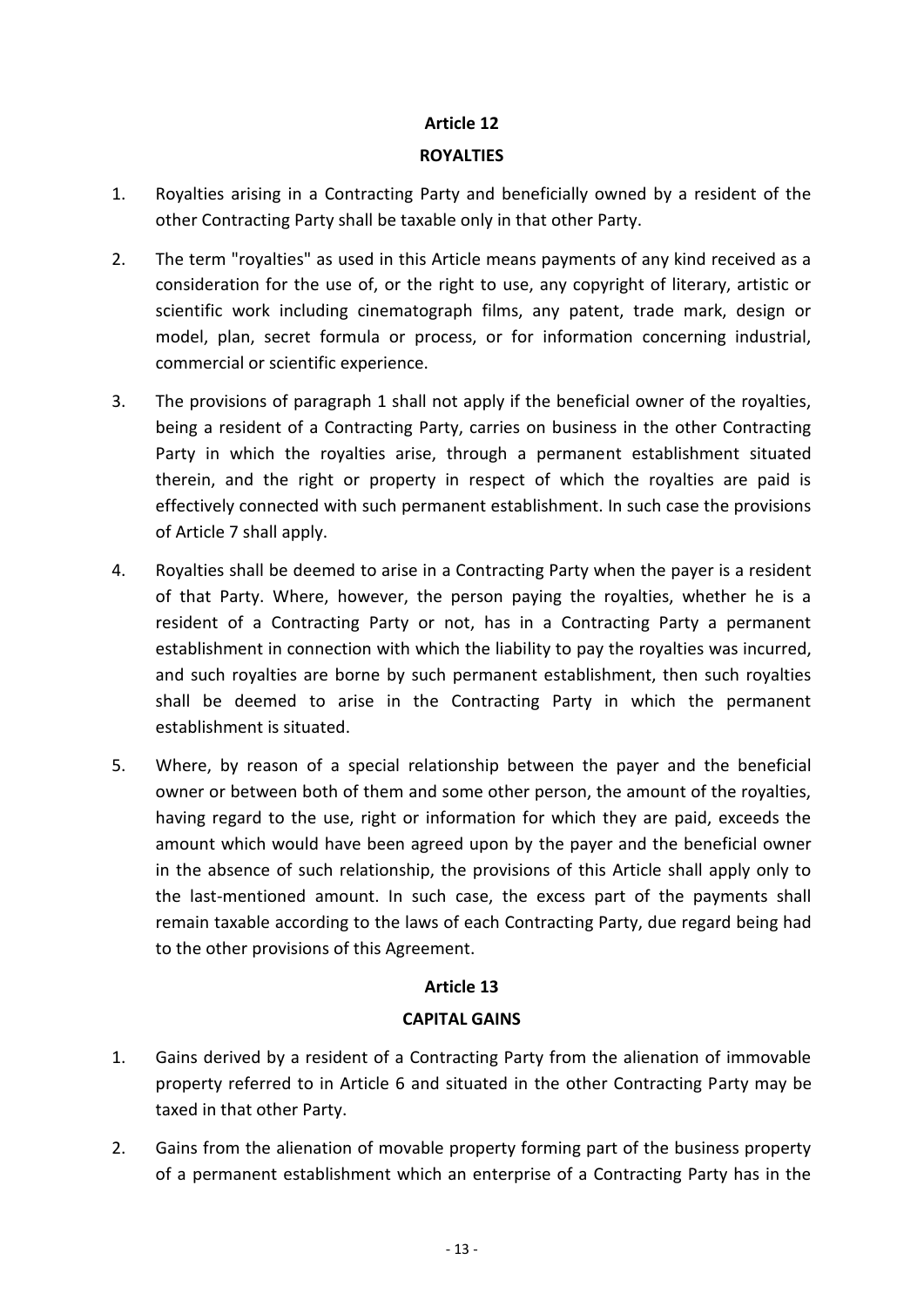other Contracting Party, including such gains from the alienation of such a permanent establishment (alone or with the whole enterprise), may be taxed in that other Party.

- 3. Gains from the alienation of ships or aircraft operated in international traffic, or movable property pertaining to the operation of such ships or aircraft, shall be taxable only in the Contracting Party in which the place of effective management of the enterprise is situated.
- 4. Gains from the alienation of any property other than that referred to in paragraphs 1, 2 and 3, shall be taxable only in the Contracting Party of which the alienator is a resident.

#### **Article 14**

#### **INCOME FROM EMPLOYMENT**

- 1. Subject to the provisions of Articles 15, 17 and 18, salaries, wages and other similar remuneration derived by a resident of a Contracting Party in respect of an employment shall be taxable only in that Party unless the employment is exercised in the other Contracting Party. If the employment is so exercised, such remuneration as is derived therefrom may be taxed in that other Party.
- 2. Notwithstanding the provisions of paragraph 1, remuneration derived by a resident of a Contracting Party in respect of an employment exercised in the other Contracting Party shall be taxable only in the first-mentioned Party if:
	- a) the recipient is present in the other Party for a period or periods not exceeding in the aggregate 183 days in any twelve month period commencing or ending in the fiscal year concerned, and
	- b) the remuneration is paid by, or on behalf of, an employer who is not a resident of the other Party, and
	- c) the remuneration is not borne by a permanent establishment which the employer has in the other Party.
- 3. Notwithstanding the preceding provisions of this Article, remuneration derived in respect of an employment exercised aboard a ship, aircraft or road vehicle operated in international traffic, may be taxed in the Contracting Party in which the place of effective management of the enterprise is situated.

#### **Article 15**

#### **DIRECTORS' FEES**

Directors' fees and other similar payments derived by a resident of a Contracting Party in his capacity as a member of the board of directors of a company which is a resident of the other Contracting Party may be taxed in that other Party.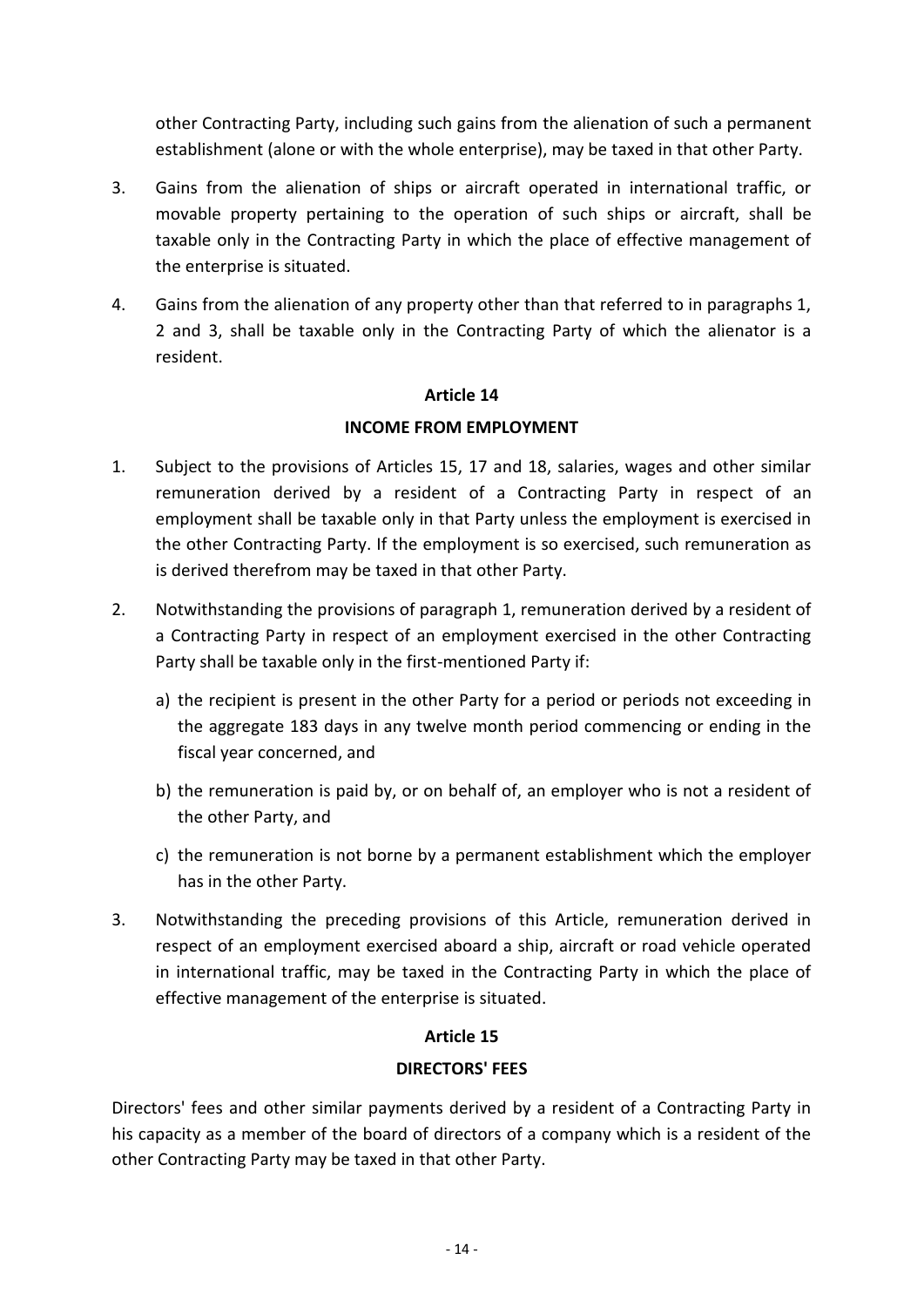#### **ARTISTES AND SPORTSPERSONS**

- 1. Notwithstanding the provisions of Articles 7 and 14, income derived by a resident of a Contracting Party as an entertainer, such as a theatre, motion picture, radio or television artiste, or a musician, or as a sportsperson, from his personal activities as such exercised in the other Contracting Party, may be taxed in that other Party.
- 2. Where income in respect of personal activities exercised by an entertainer or a sportsperson in his capacity as such accrues not to the entertainer or sportsperson himself but to another person, that income may, notwithstanding the provisions of Articles 7 and 14, be taxed in the Contracting Party in which the activities of the entertainer or sportsperson are exercised.
- 3. The provisions of paragraphs 1 and 2 shall not apply to income derived from activities exercised in a Contracting Party by an entertainer or a sportsperson if the visit to that Party is wholly or mainly supported by public funds of one or both of the Contracting Parties or local authorities thereof. In such case, the income shall be taxable only in the Contracting Party of which the entertainer or a sportsperson is a resident.

#### **Article 17**

#### **PENSIONS**

- 1. Subject to the provisions of paragraph 2 of Article 18, pensions and other similar remuneration paid to a resident of a Contracting Party shall be taxable only in that Party.
- 2. Notwithstanding the provisions of paragraph 1, pensions and other payments made under the social security legislation of a Contracting Party shall be taxable only in that Party.
- 3. Notwithstanding the provisions of paragraph 1, pensions and other similar remuneration arising in a Contracting Party paid to a resident of the other Contracting Party in consideration of past employment shall be taxable only in the first-mentioned Party.

## **Article 18**

## **GOVERNMENT SERVICE**

- 1. a) Salaries, wages and other similar remuneration paid by a Contracting Party or a local authority thereof to an individual in respect of services rendered to that Party or authority shall be taxable only in that Party.
	- b) However, such salaries, wages and other similar remuneration shall be taxable only in the other Contracting Party if the services are rendered in that Party and the individual is a resident of that Party who: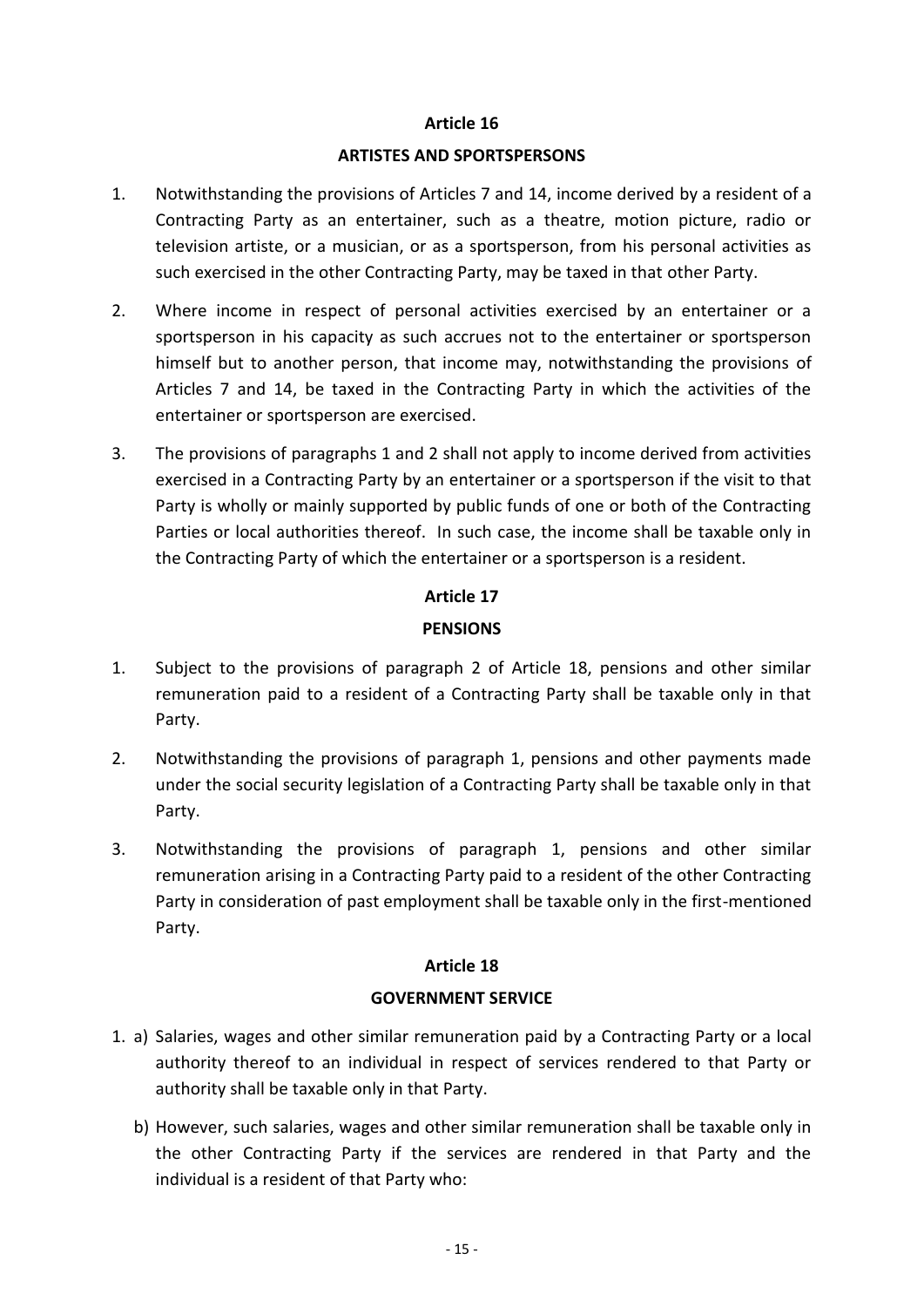- (i) is a national of that Party; or
- (ii) did not become a resident of that Party solely for the purpose of rendering the services.
- 2. a) Notwithstanding the provisions of paragraph 1, pensions and other similar remuneration paid by, or out of funds created by, a Contracting Party or a local authority thereof to an individual in respect of services rendered to that Party or authority shall be taxable only in that Party.
	- b) However, such pensions and other similar remuneration shall be taxable only in the other Contracting Party if the individual is a resident of, and a national of, that Party.
- 3. The provisions of Articles 14, 15, 16 and 17 shall apply to salaries, wages, pensions, and other similar remuneration in respect of services rendered in connection with a business carried on by a Contracting Party or a local authority thereof.

# **Article 19 STUDENTS**

Payments which a student or business apprentice who is or was immediately before visiting a Contracting Party a resident of the other Contracting Party and who is present in the firstmentioned Party solely for the purpose of his education or training receives for the purpose of his maintenance, education or training shall not be taxed in that Party, provided that such payments arise from sources outside that Party.

# **Article 20**

# **OTHER INCOME**

- 1. Items of income of a resident of a Contracting Party, wherever arising, not dealt with in the foregoing Articles of this Agreement shall be taxable only in that Party.
- 2. The provisions of paragraph 1 shall not apply to income, other than income from immovable property as defined in paragraph 2 of Article 6, if the recipient of such income, being a resident of a Contracting Party, carries on business in the other Contracting Party through a permanent establishment situated therein, and the right or property in respect of which the income is paid is effectively connected with such permanent establishment. In such case the provisions of Article 7 shall apply.

# **Article 21**

# **CAPITAL**

1. Capital represented by immovable property referred to in Article 6, owned by a resident of a Contracting Party and situated in the other Contracting Party, may be taxed in that other Party.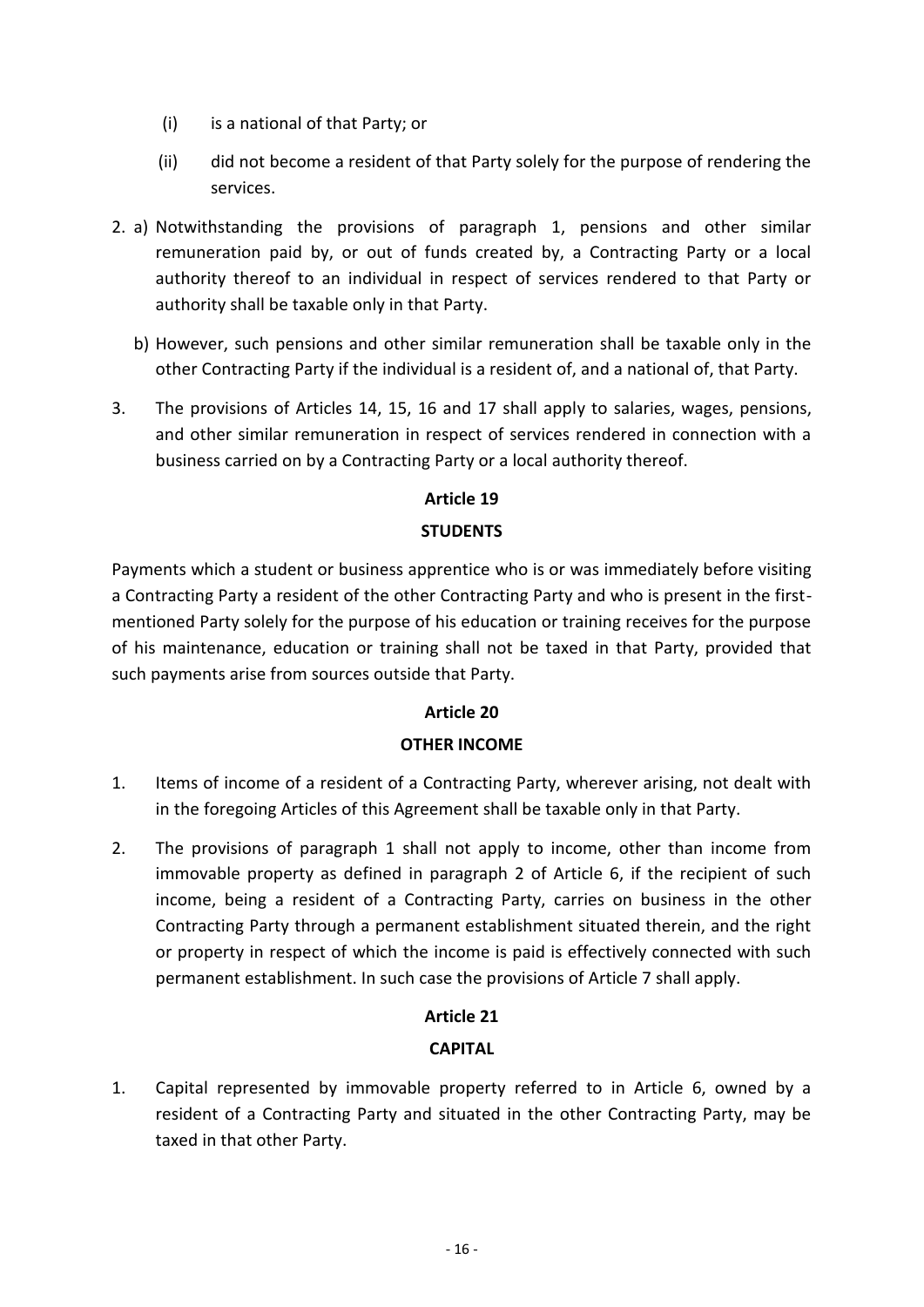- 2. Capital represented by movable property forming part of the business property of a permanent establishment which an enterprise of a Contracting Party has in the other Contracting Party may be taxed in that other Party.
- 3. Capital represented by ships and aircraft operated in international traffic, and by movable property pertaining to the operation of such ships and aircraft, shall be taxable only in the Contracting Party in which the place of effective management of the enterprise is situated.
- 4. All other elements of capital of a resident of a Contracting Party shall be taxable only in that Party.

## **ELIMINATION OF DOUBLE TAXATION**

- 1. Subject to the provisions of Luxembourg law regarding the elimination of double taxation which shall not affect the general principle hereof, double taxation shall be eliminated as follows:
	- a) where a resident of Luxembourg derives income or owns capital which, in accordance with the provisions of this Agreement, may be taxed in the Isle of Man, Luxembourg shall, subject to the provisions of sub-paragraphs b), c) and d), exempt such income or capital from tax, but may, in order to calculate the amount of tax on the remaining income or capital of the resident, apply the same rates of tax as if the income or capital had not been exempted;
	- b) where a resident of Luxembourg derives income which, in accordance with the provisions of Articles 7, 10, 13(2) and 16 may be taxed in the Isle of Man, Luxembourg shall allow as a deduction from the tax on the income of that resident an amount equal to the tax paid in the Isle of Man, but only, with respect to Articles 7 and 13(2), if the business profits and the capital gains are not derived from activities in agriculture, industry, infrastructure and tourism in the Isle of Man. Such deduction shall not, however, exceed that part of the tax, as computed before the deduction is given, which is attributable to such items of income derived from the Isle of Man;
	- c) where a company which is a resident of Luxembourg derives dividends from Isle of Man sources, Luxembourg shall exempt such dividends from tax, provided that the company which is a resident of Luxembourg holds directly at least 10 per cent of the capital of the company paying the dividends since the beginning of the accounting year and if this company is subject to the Isle of Man tax corresponding to the Luxembourg corporation tax. The above-mentioned shares in the Isle of Man company are, under the same conditions, exempt from the Luxembourg capital tax. This exemption under this sub-paragraph shall also apply notwithstanding that the Isle of Man company is exempted from tax or taxed at a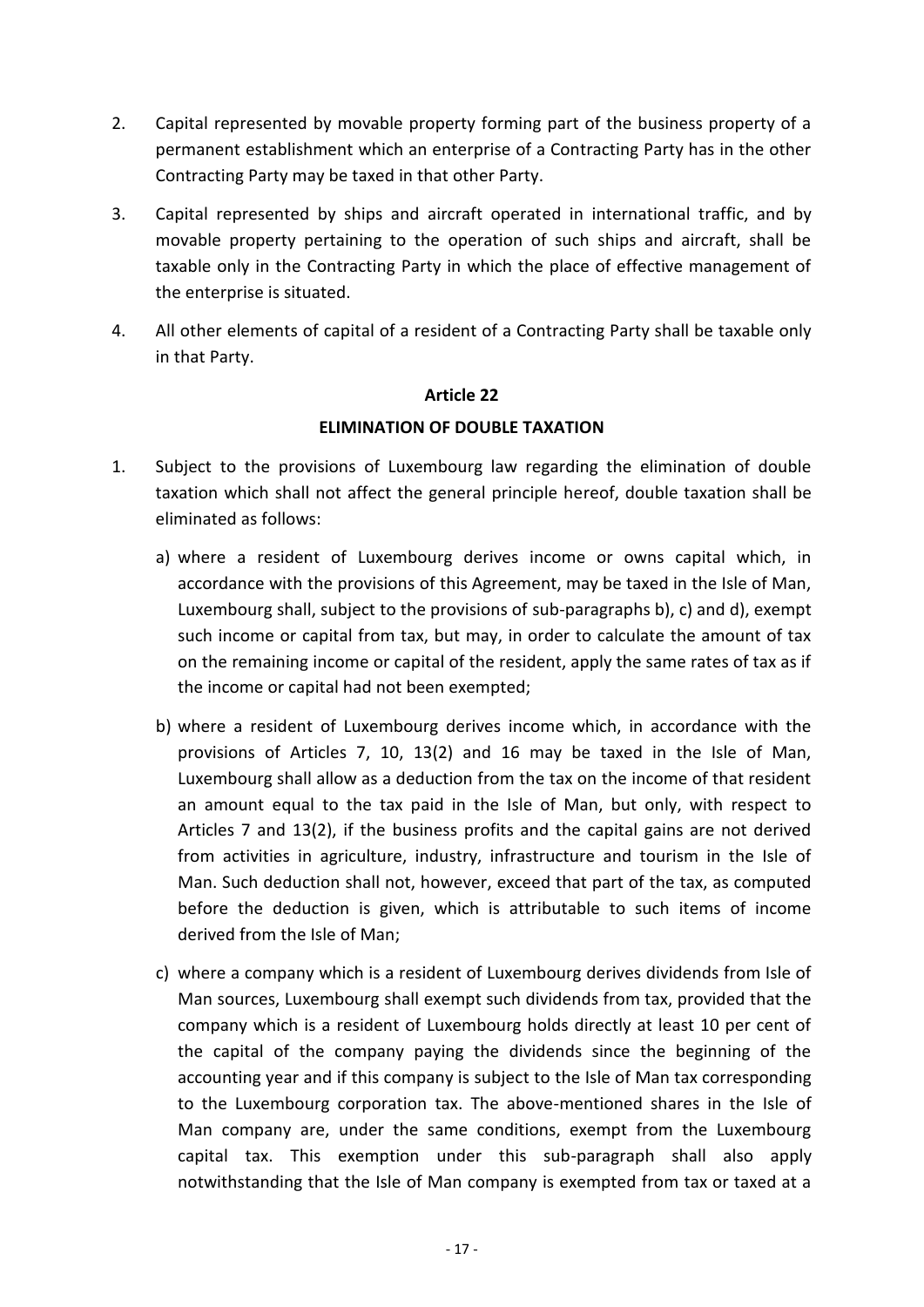reduced rate in the Isle of Man and if these dividends are derived out of profits from activities in agriculture, industry, infrastructure or tourism in the Isle of Man;

- d) the provisions of sub-paragraph a) shall not apply to income derived or capital owned by a resident of Luxembourg where the Isle of Man applies the provisions of this Agreement to exempt such income or capital from tax or applies the provisions of paragraph 2 of Article 10 to such income.
- 2. In the case of the Isle of Man, double taxation shall be avoided as follows:
	- a) When imposing tax on its residents the Isle of Man may include in the basis upon which such taxes are imposed the items of income, which, according to the provisions of this Agreement, may be taxed in Luxembourg.
	- b) Where a resident of the Isle of Man derives income which, in accordance with the provisions of this Agreement, may be taxed in Luxembourg the Isle of Man shall allow as a deduction from the tax on the income of that resident, an amount equal to the income tax paid in Luxembourg. Such deduction shall not, however, exceed that part of the income tax, as computed before the deduction is given, which is attributable to the income which may be taxed in Luxembourg.
	- c) Where in accordance with any provision of this Agreement income derived by a resident of the Isle of Man is exempt from tax in the Isle of Man, the Isle of Man may nevertheless in calculating the amount of tax on the remaining income of such resident, take into account the exempted income.

## **Article 23**

#### **NON-DISCRIMINATION**

- 1. Nationals of a Contracting Party shall not be subjected in the other Contracting Party to any taxation or any requirement connected therewith, which is other or more burdensome than the taxation and connected requirements to which nationals of that other Party in the same circumstances, in particular with respect to residence, are or may be subjected. This provision shall, notwithstanding the provisions of Article 1, also apply to persons who are not residents of one or both of the Contracting Parties.
- 2. The taxation on a permanent establishment which an enterprise of a Contracting Party has in the other Contracting Party shall not be less favourably levied in that other Party than the taxation levied on enterprises of that other Party carrying on the same activities. This provision shall not be construed as obliging a Contracting Party to grant to residents of the other Contracting Party any personal allowances, reliefs and reductions for taxation purposes on account of civil status or family responsibilities which it grants to its own residents.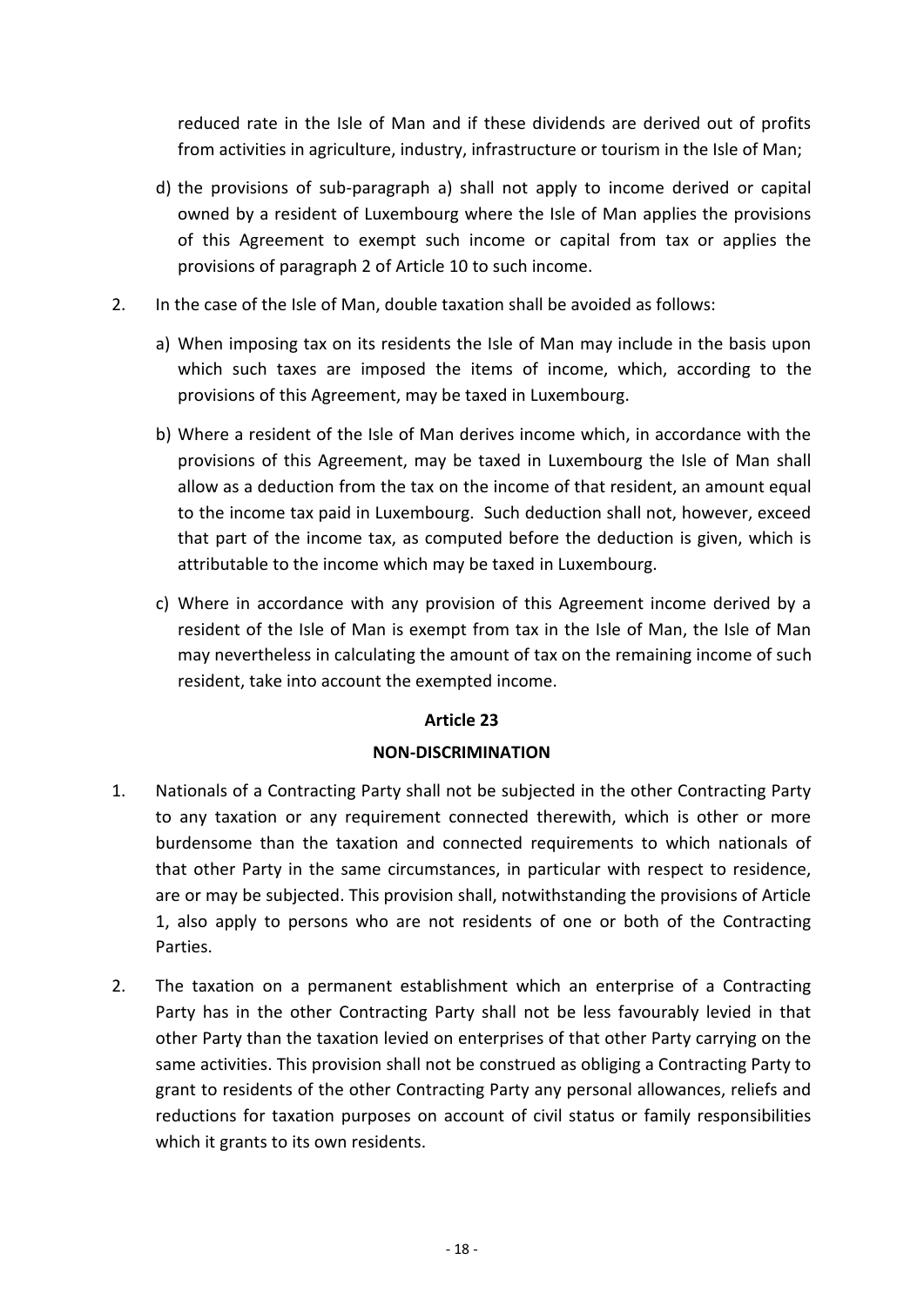- 3. Except where the provisions of paragraph 1 of Article 9, paragraph 4 of Article 11, or paragraph 4 of Article 12, apply, interest, royalties and other disbursements paid by an enterprise of a Contracting Party to a resident of the other Contracting Party shall, for the purpose of determining the taxable profits of such enterprise, be deductible under the same conditions as if they had been paid to a resident of the firstmentioned Party. Similarly, any debts of an enterprise of a Contracting Party to a resident of the other Contracting Party shall, for the purpose of determining the taxable capital of such enterprise, be deductible under the same conditions as if they had been contracted to a resident of the first-mentioned Party.
- 4. Enterprises of a Contracting Party, the capital of which is wholly or partly owned or controlled, directly or indirectly, by one or more residents of the other Contracting Party, shall not be subjected in the first-mentioned Party to any taxation or any requirement connected therewith which is other or more burdensome than the taxation and connected requirements to which other similar enterprises of the firstmentioned Party are or may be subjected.
- 5. The provisions of this Article shall, notwithstanding the provisions of Article 2, apply to taxes of every kind and description.

# **MUTUAL AGREEMENT PROCEDURE**

1. **[The first sentence of paragraph 1 of Article 24 of this Agreement is replaced by the first sentence of paragraph 1 of Article 16 of the MLI]** [Where a person considers that the actions of one or both of the Contracting Parties result or will result for him in taxation not in accordance with the provisions of this Agreement, he may, irrespective of the remedies provided by the domestic law of those Parties, present his case to the competent authority of the Contracting Party of which he is a resident or, if his case comes under paragraph 1 of Article 23, to that of the Contracting Party of which he is a national.]

*The following first sentence of paragraph 1 of Article 16 of the MLI replaces the first sentence of paragraph 1 of Article 24 of this Agreement:*

# *ARTICLE 16 OF THE MLI – MUTUAL AGREEMENT PROCEDURE*

Where a person considers that the actions of one or both of the [*Contracting Parties*] result or will result for that person in taxation not in accordance with the provisions of [*this Agreement*], that person may, irrespective of the remedies provided by the domestic law of those [*Contracting Parties*], present the case to the competent authority of either [*Contracting Party*].

The case must be presented within three years from the first notification of the action resulting in taxation not in accordance with the provisions of the Agreement.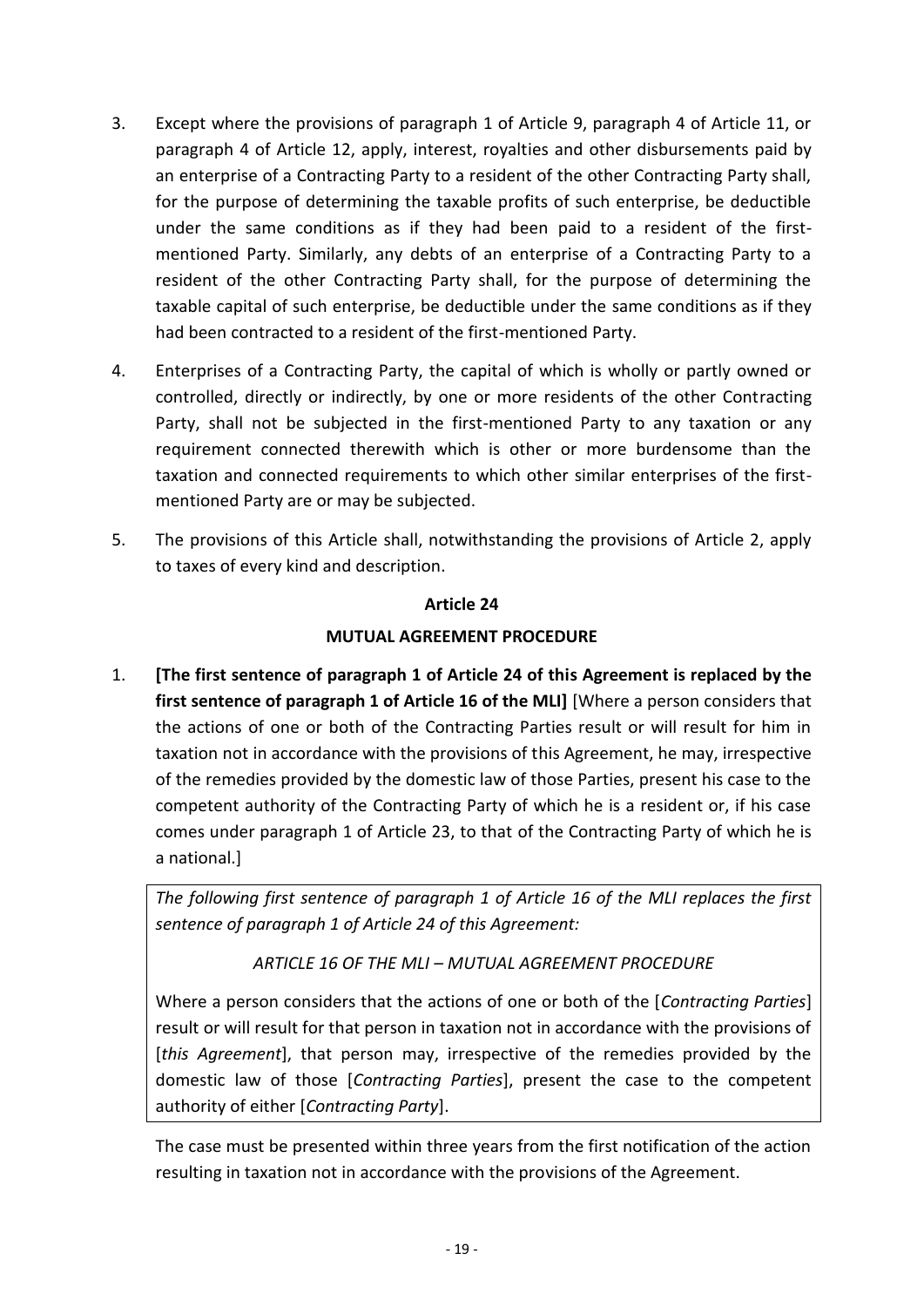- 2. The competent authority shall endeavour, if the objection appears to it to be justified and if it is not itself able to arrive at a satisfactory solution, to resolve the case by mutual agreement with the competent authority of the other Contracting Party, with a view to the avoidance of taxation which is not in accordance with the Agreement. Any agreement reached shall be implemented notwithstanding any time limits in the domestic law of the Contracting Parties.
- 3. The competent authorities of the Contracting Parties shall endeavour to resolve by mutual agreement any difficulties or doubts arising as to the interpretation or application of the Agreement. They may also consult together for the elimination of double taxation in cases not provided for in the Agreement.
- 4. The competent authorities of the Contracting Parties may communicate with each other directly, including through a joint commission consisting of themselves or their representatives, for the purpose of reaching an agreement in the sense of the preceding paragraphs.
- 5. Where,
	- a) under paragraph 1, a person has presented a case to the competent authority of a Contracting Party on the basis that the actions of one or both of the Contracting Parties have resulted for that person in taxation not in accordance with the provisions of this Agreement, and
	- b) the competent authorities are unable to reach an agreement to resolve that case pursuant to paragraph 2 within two years from the presentation of the case to the competent authority of the other Contracting Party,

any unresolved issues arising from the case shall be submitted to arbitration if the person so requests. These unresolved issues shall not, however, be submitted to arbitration if a decision on these issues has already been rendered by a court or administrative tribunal of either Party. Unless a person directly affected by the case does not accept the mutual agreement that implements the arbitration decision, that decision shall be binding on both Contracting Parties and shall be implemented notwithstanding any time limits in the domestic laws of these Parties. The competent authorities of the Contracting Parties shall by mutual agreement settle the mode of application of this paragraph.

## **Article 25**

#### **EXCHANGE OF INFORMATION**

1. The competent authorities of the Contracting Parties shall exchange such information as is foreseeably relevant for carrying out the provisions of this Agreement or to the administration or enforcement of the domestic laws concerning taxes of every kind and description imposed on behalf of the Contracting Parties, or of their local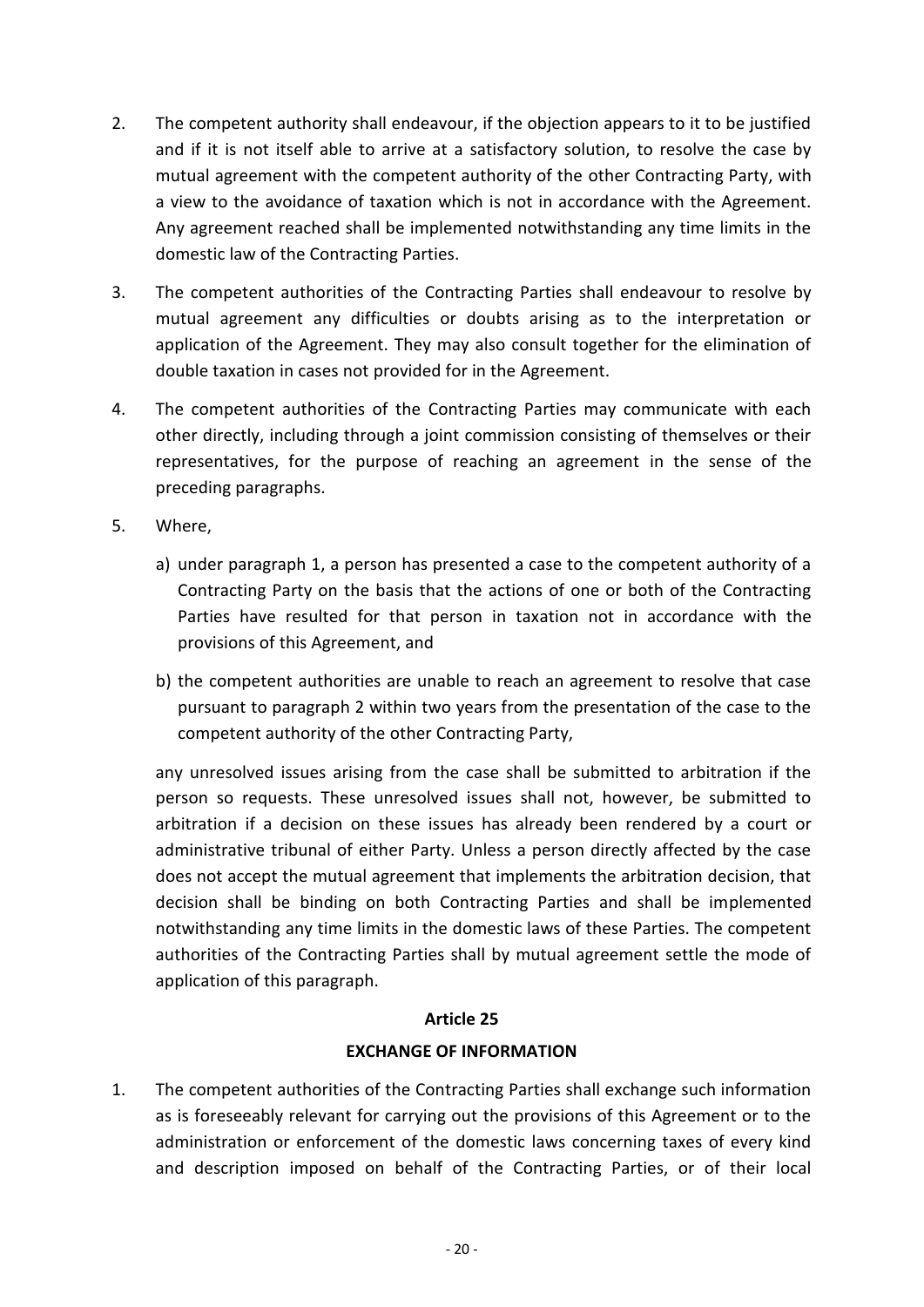authorities, insofar as the taxation thereunder is not contrary to the Agreement. The exchange of information is not restricted by Articles 1 and 2.

- 2. Any information received under paragraph 1 by a Contracting Party shall be treated as secret in the same manner as information obtained under the domestic laws of that Party and shall be disclosed only to persons or authorities (including courts and administrative bodies) concerned with the assessment or collection of, the enforcement or prosecution in respect of, the determination of appeals in relation to the taxes referred to in paragraph 1, or the oversight of the above. Such persons or authorities shall use the information only for such purposes. They may disclose the information in public court proceedings or in judicial decisions.
- 3. In no case shall the provisions of paragraphs 1 and 2 be construed so as to impose on a Contracting Party the obligation:
	- a) to carry out administrative measures at variance with the laws and administrative practice of that or of the other Contracting Party;
	- b) to supply information which is not obtainable under the laws or in the normal course of the administration of that or of the other Contracting Party;
	- c) to supply information which would disclose any trade, business, industrial, commercial or professional secret or trade process, or information the disclosure of which would be contrary to public policy (ordre public).
- 4. If information is requested by a Contracting Party in accordance with this Article, the other Contracting Party shall use its information gathering measures to obtain the requested information, even though that other Party may not need such information for its own tax purposes. The obligation contained in the preceding sentence is subject to the limitations of paragraph 3 but in no case shall such limitations be construed to permit a Contracting Party to decline to supply information solely because it has no domestic interest in such information.
- 5. In no case shall the provisions of paragraph 3 be construed to permit a Contracting Party to decline to supply information upon request solely because the information is held by a bank, other financial institution, nominee or person acting in an agency or a fiduciary capacity or because it relates to ownership interests in a person.

#### **Article 26**

## **MEMBERS OF DIPLOMATIC MISSIONS AND CONSULAR POSTS**

Nothing in this Agreement shall affect the fiscal privileges of members of diplomatic missions or consular posts under the general rules of international law or under the provisions of special agreements.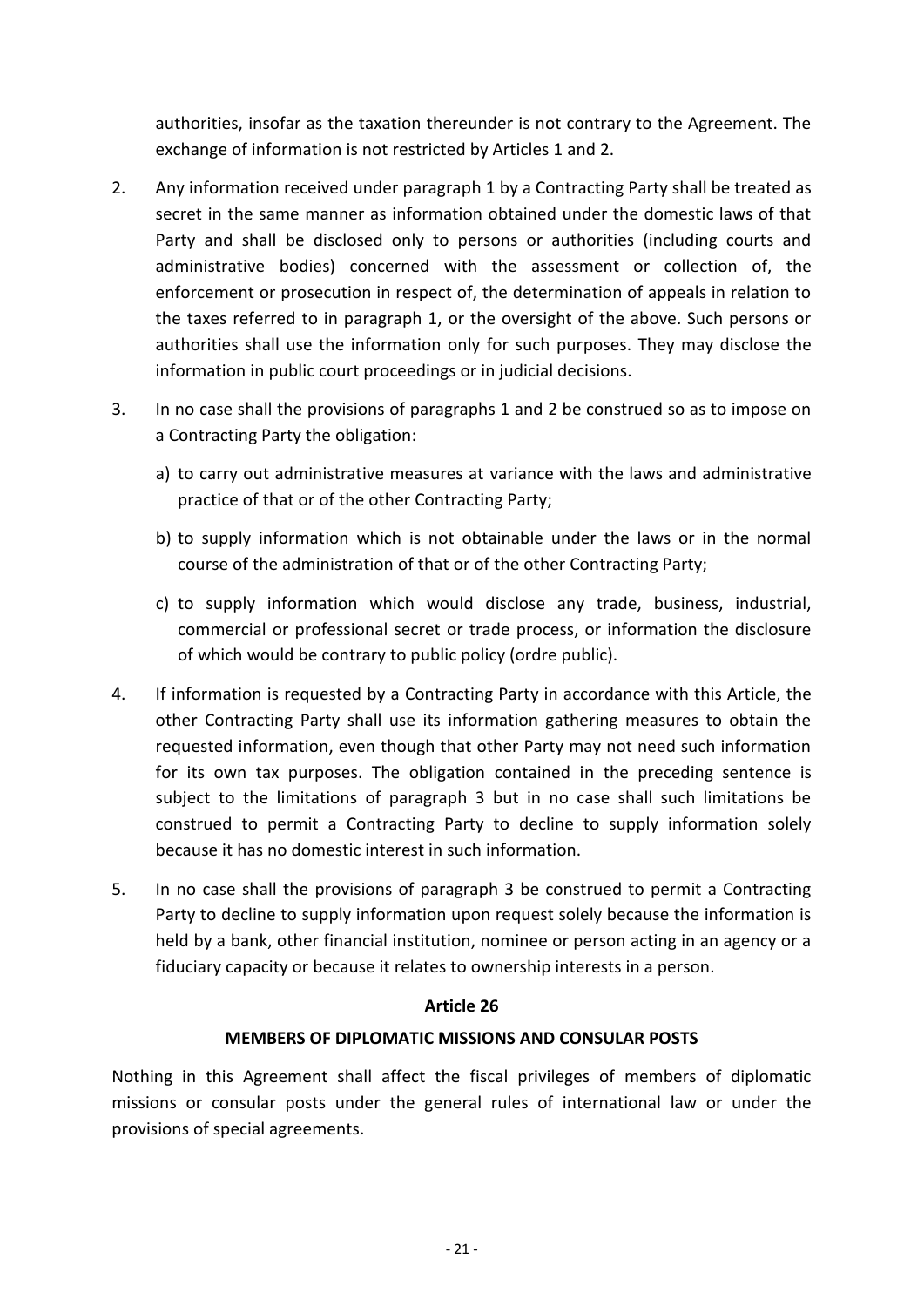*The following paragraph 1 of Article 7 of the MLI applies and supersedes the provisions of this Agreement:*

# *ARTICLE 7 OF THE MLI – PREVENTION OF TREATY ABUSE* (*Principal purposes test provision)*

Notwithstanding any provisions of [*the Agreement*], a benefit under [*the Agreement*] shall not be granted in respect of an item of income or capital if it is reasonable to conclude, having regard to all relevant facts and circumstances, that obtaining that benefit was one of the principal purposes of any arrangement or transaction that resulted directly or indirectly in that benefit, unless it is established that granting that benefit in these circumstances would be in accordance with the object and purpose of the relevant provisions of [*the Agreement*].

*The following paragraph 4 of Article 7 of the MLI applies to paragraph 1 of Article 7 of the MLI:*

Where a benefit under [*the Agreement*] is denied to a person under [*paragraph 1 of Article 7 of the MLI*], the competent authority of the [*Contracting Party*] that would otherwise have granted this benefit shall nevertheless treat that person as being entitled to this benefit, or to different benefits with respect to a specific item of income or capital, if such competent authority, upon request from that person and after consideration of the relevant facts and circumstances, determines that such benefits would have been granted to that person in the absence of the transaction or arrangement referred to in [*paragraph 1 of Article 7 of the MLI*]. The competent authority of the [*Contracting Party*] to which a request has been made under this paragraph by a resident of the other [*Contracting Party*] shall consult with the competent authority of that other [*Contracting Party*] before rejecting the request.

# **Article 27**

# **ENTRY INTO FORCE**

- 1. The Contracting Parties shall notify each other in writing, that the procedures required by its law for the entry into force of this Agreement have been satisfied. The Agreement shall enter into force on the date of receipt of the last notification.
- 2. The Agreement shall have effect:
	- a) in respect of taxes withheld at source, to income derived on or after 1 January of the calendar year next following the year in which the Agreement enters into force;
	- b) in respect of other taxes on income, and taxes on capital, to taxes chargeable for any taxable year beginning on or after 1 January of the calendar year next following the year in which the Agreement enters into force.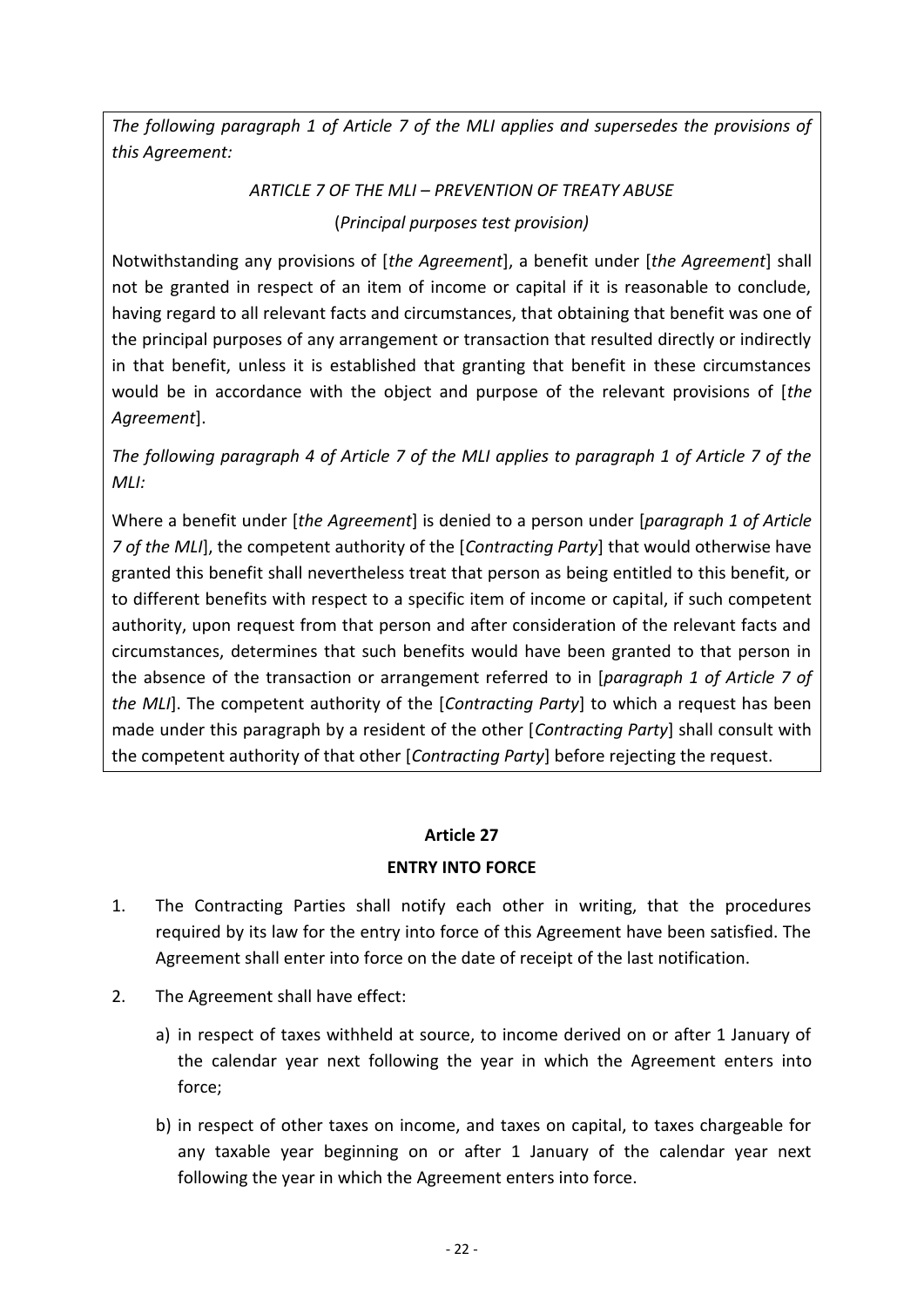#### **TERMINATION**

- 1. This Agreement shall remain in force until terminated by a Contracting Party. Either Contracting Party may terminate the Agreement, by giving notice of termination at least six months before the end of any calendar year beginning after the expiration of a period of five years from the date of its entry into force.
- 2. The Agreement shall cease to have effect:
	- a) in respect of taxes withheld at source, to income derived on or after 1 January of the calendar year next following the year in which the notice is given;
	- b) in respect of other taxes on income, and taxes on capital, to taxes chargeable for any taxable year beginning on or after 1 January of the calendar year next following the year in which the notice is given.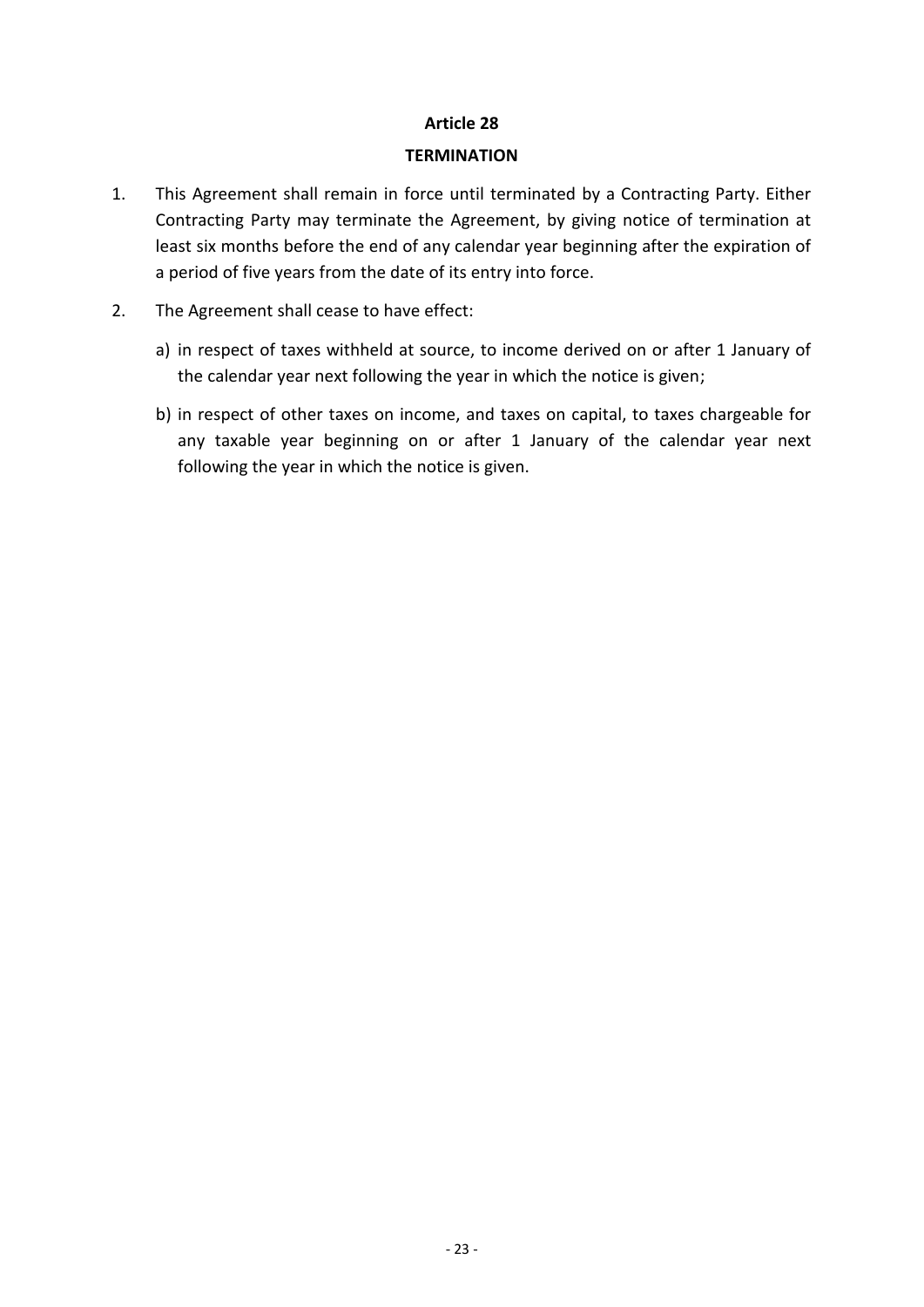#### **PROTOCOL**

At the moment of the signing of the Agreement between the Grand Duchy of Luxembourg and the Isle of Man for the avoidance of double taxation and the prevention of fiscal evasion with respect to taxes on income and on capital, both sides have agreed upon the following provisions, which shall form an integral part of the Agreement:

- I. With reference to Article 4:
- 1. A collective investment vehicle which is established in a Contracting Party and that is treated as a body corporate for tax purposes in this Contracting Party shall be considered as a resident of the Contracting Party in which it is established and as the beneficial owner of the income it receives.
- 2. A collective investment vehicle which is established in a Contracting Party and that is not treated as a body corporate for tax purposes in this Contracting Party shall be considered as an individual who is a resident of the Contracting Party in which it is established and as the beneficial owner of the income it receives. However, this provision shall not prevent the other Contracting Party from taxing its residents if they receive income from such a collective investment vehicle.
- II. With Reference to Article 6

It is understood that, for the purpose of paragraph 3 of Article 6, the term "income derived from the direct use, letting, or use in any other form of immovable property" shall include any income or gains derived from the development of land and property in which the person receiving that income or gain has an interest.

III. With reference to Article 25:

The competent authority of the requesting Party shall provide the following information to the competent authority of the requested Party when making a request for information under the Agreement to demonstrate the foreseeable relevance of the information to the request:

- a) the identity of the person under examination or investigation;
- b) a statement of the information sought including its nature and the form in which the requesting Party wishes to receive the information from the requested Party;
- c) the tax purpose for which the information is sought;
- d) grounds for believing that the information requested is held in the requested Party or is in the possession or control of a person within the jurisdiction of the requested Party;
- e) to the extent known the name and address of any person believed to be in possession of the requested information;